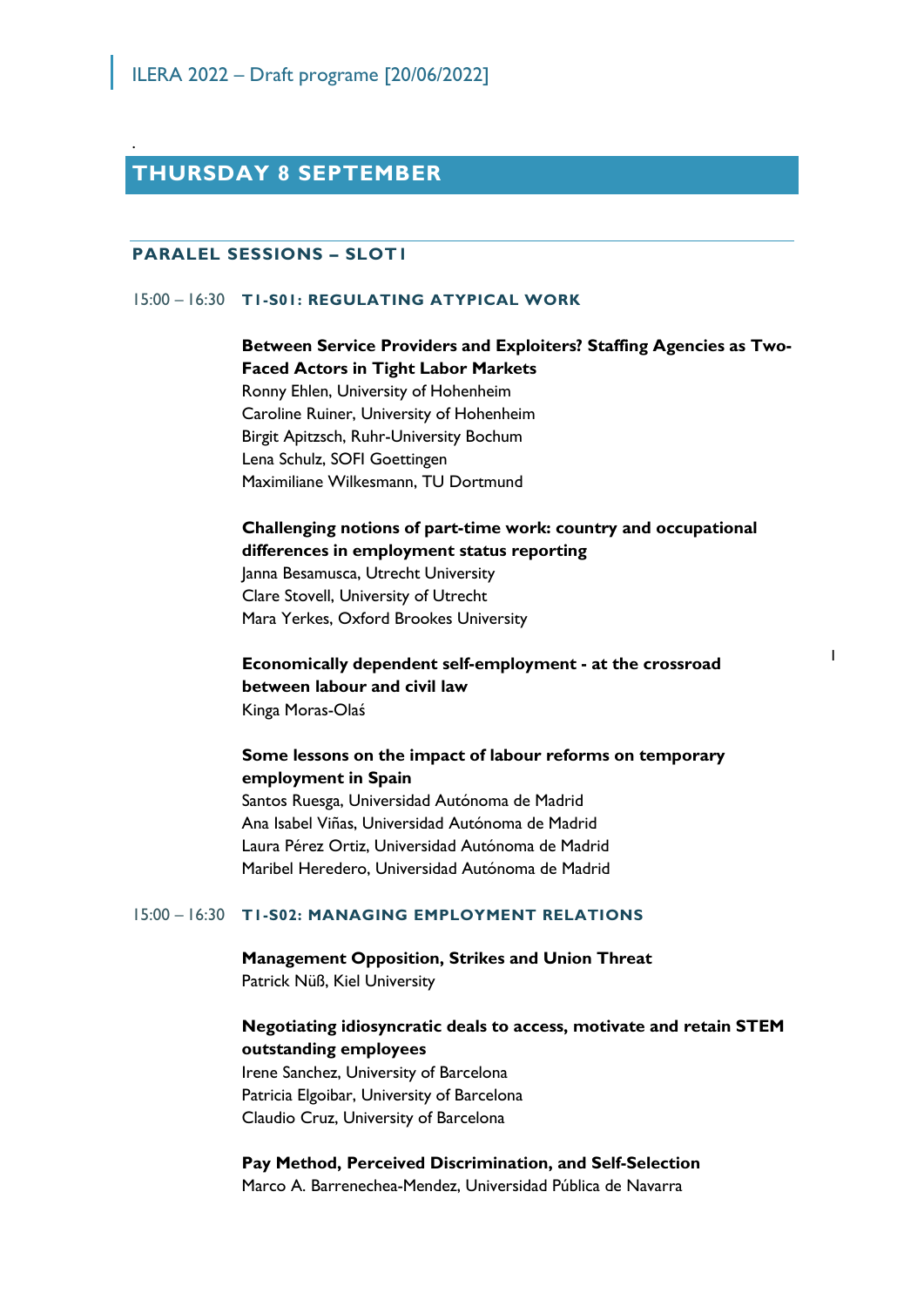## **Is the Portuguese labour market rigid or flexible? Firms' Compensation policies in last two decades**

Fátima Suleman, Instituto Universitário de Lisboa (ISCTE-IUL) Sérgio Lagoa, Instituto Universitário de Lisboa (ISCTE-IUL) Abdu Suleman, Instituto Universitário de Lisboa (ISCTE-IUL)

#### 15:00 – 16:30 **T1-S03: MINIMUM WAGES**

## **The European Minimum Wage Directive: Change of direction in European Labour Relations?**

Thorsten Schulten, Wirtschafts- und Sozialwissenschaftliches Institut (WSI) Serife Erol-vogel, Wirtschafts- und Sozialwissenschaftliches Institut (WSI) Johannes Specht, Gewerkschaft Nahrung Genuss Gaststätten (NGG)

### **Enforcement of labour regulation in relation to minimum wages**  Frikkie de Bruin, PSCBC

#### **Do minimum wages crowd out union density?**

Georg Picot, University of Bergen Peter Starke, University of Southern Denmark Michal Kozak, University of Oslo

## **Facing inequalities through the guarantee of a minimum wage in global green value chains**

María José Gómez-Millan Herencia, Universidad Pablo de Olavide

## 15:00 – 16:30 **T2-S01: TRANS-NATIONAL COLLECTIVE BARGAINING AND ACTIONS**

**Stagnation and decline of transnational company agreements** Udo Rehfeldt, IRES

## **European Works Councils after Brexit: New Challenges for Transnational Employee Representation?**

Patrick Witzak, Ruhr University Bochum Markus Hertwig, Cardiff University Timo René Blache, Institut de Recherches Economiques et Sociales Marco Hauptmeier, Cardiff University Kevin Guillas-cavan, Institut de Recherches Economiques et Sociales

## **What factors are driving the increasing number of transnational labour protests in Europe (1997-2019)?**

Roland Erne, UCD Dublin Jörg Nowak, UCD Dublin. Universidade de Brasilia

**Transnational Company Agreements: Recent Trends** Isabel da Costa, CNRS, IDHES, ENS Paris-Saclay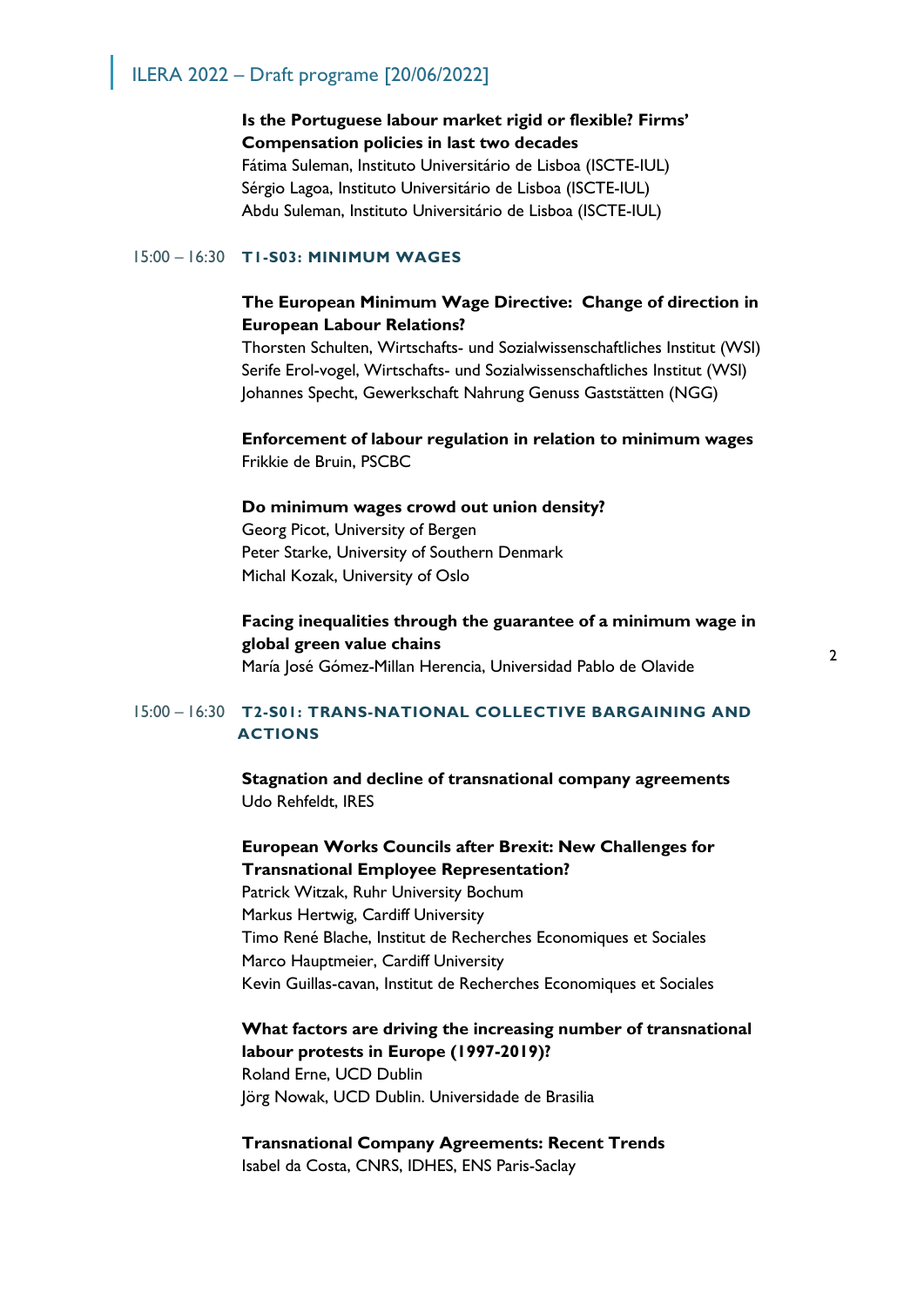### 15:00 – 16:30 **T2-S02: PLATFORM WORK REGULATION AND UNION RESPONSES**

## **Two different solutions for delivery riders: Employees by law in Spain or by platform will in Norway**

Montse Sole-Truyols, Universitat Rovira i Virgili

#### **Riding together? Why food deliver riders join trade unions**

Kurt Vandaele, European Centre for Social Welfare Policy and Research Leonard Geyer, European Centre for Social Welfare Policy and Research Nicolas Prinz, European Trade Union Institute (ETUI)

## **Back to basics: European unions' innovative organizing strategies towards freelancers and platform workers**

Trine Pernille Larsen, University of Copenhagen Anna Ilsøe, University of Copenhagen

**Union renewal? Trade union strategies towards platform work**  Kristin Jesnes, FAFO

#### 15:00 – 16:30 **T3-S01: SKILLS, LIFE-LONG LEARNING AND VET FOR THE GREEN TRANSITION**

### **Reskilling and upskilling: the beginning of a value chain to a just transition**

Rita Marques Nossa, Centre for Legal and Economic Research Duarte Abrunhosa e Sousa, Centre for Legal and Economic Research

# **Labor market policy in the transformation to a green economy**

Gerhard Bosch, IAQ University Dusiburg-Essen

#### **Just transition, lifelong learning, and labour law**  Jari Murto, University of Helsinki

#### 15:00 – 16:30 **T4-S01: ESSENTIAL WORKERS I**

## **Healthcare workers in COVID times: Heroes suffering from a dark side**

Patricia Elgoibar, University of Barcelona Ana Belen Garcia, University of Loyola, Seville Francisco Medina, University of Seville Lourdes Munduate, University of Seville Martin Euwema, University of Leuven

## **Towards Sustainable ER in Healthcare? Examining Workload and Pay Initiatives In Response to the Pandemic**

Nick Krachler, King's College London Ian Kessler, King's College London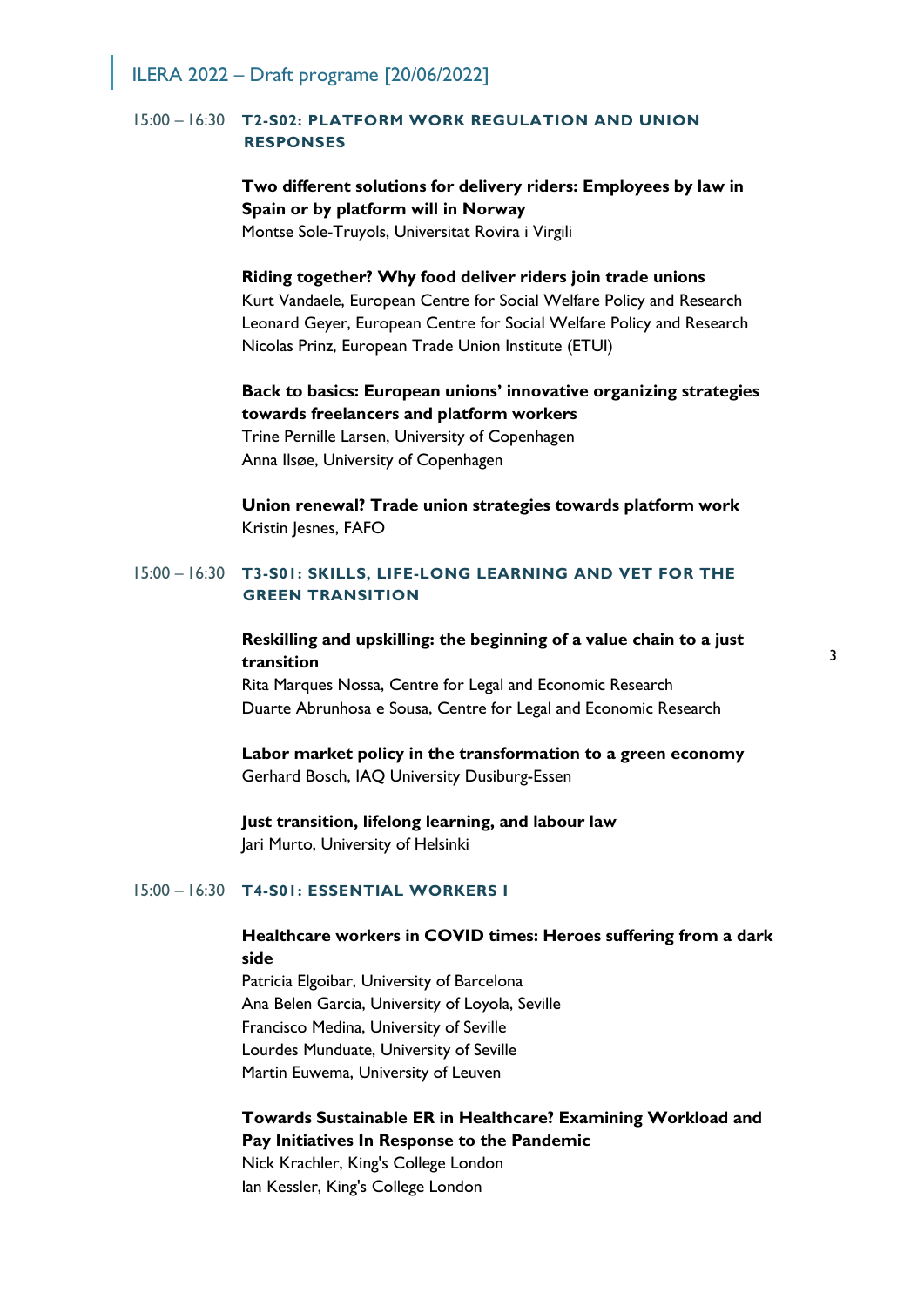Stephen Bach, King's College London

**Identity work as identity intensification: Professional identity and purpose in the public sector in Chile** Jenny K Rodriguez, Work & Equalities Institute, University of Manchester Stephen Procter, Newcastle University Business School Gregorio Perez Arrau, University of Santiago de Chile

### 15:00 – 16:30 **T5-S01: DIGITALIZATION, WORKERS VOICE AND PARTICIPATION**

## **Trade Unions' Rage Against the Machine? The Role of Industrial Relations for the Use of Digital Technology**

Bernd Brandl, Durham University Business School

**The acceleration of digitalisation during the Covid-19 pandemic: Implications for employee voice** Laura Good, University of Sydney

**Digitization, monitoring, and privacy in Norwegian companies** Mona Bråten, FAFO Rolf K Andersen, FAFO

#### 15:00 – 16:30 **T5-S02: THE IMPLICATIONS OF TELEWORK**

**An Example of the Impact of the COVID-19 Pandemic on the Future of Work Trends: Remote Work**

Semra Kose, Istanbul Aydin University

**Uberization of private homes? Telework and the distribution of workplace costs between employers and employees** Dorothea Alewell, University of Hamburg Ricarda Reich, University of Hamburg

**"Workation" as a HR practice and quality of work: What are the legal implications?** André Zipperer, Universidade de São Paulo Fabrício Zipperer, Centro Universitário Autônomo do Brasil - UniBrasil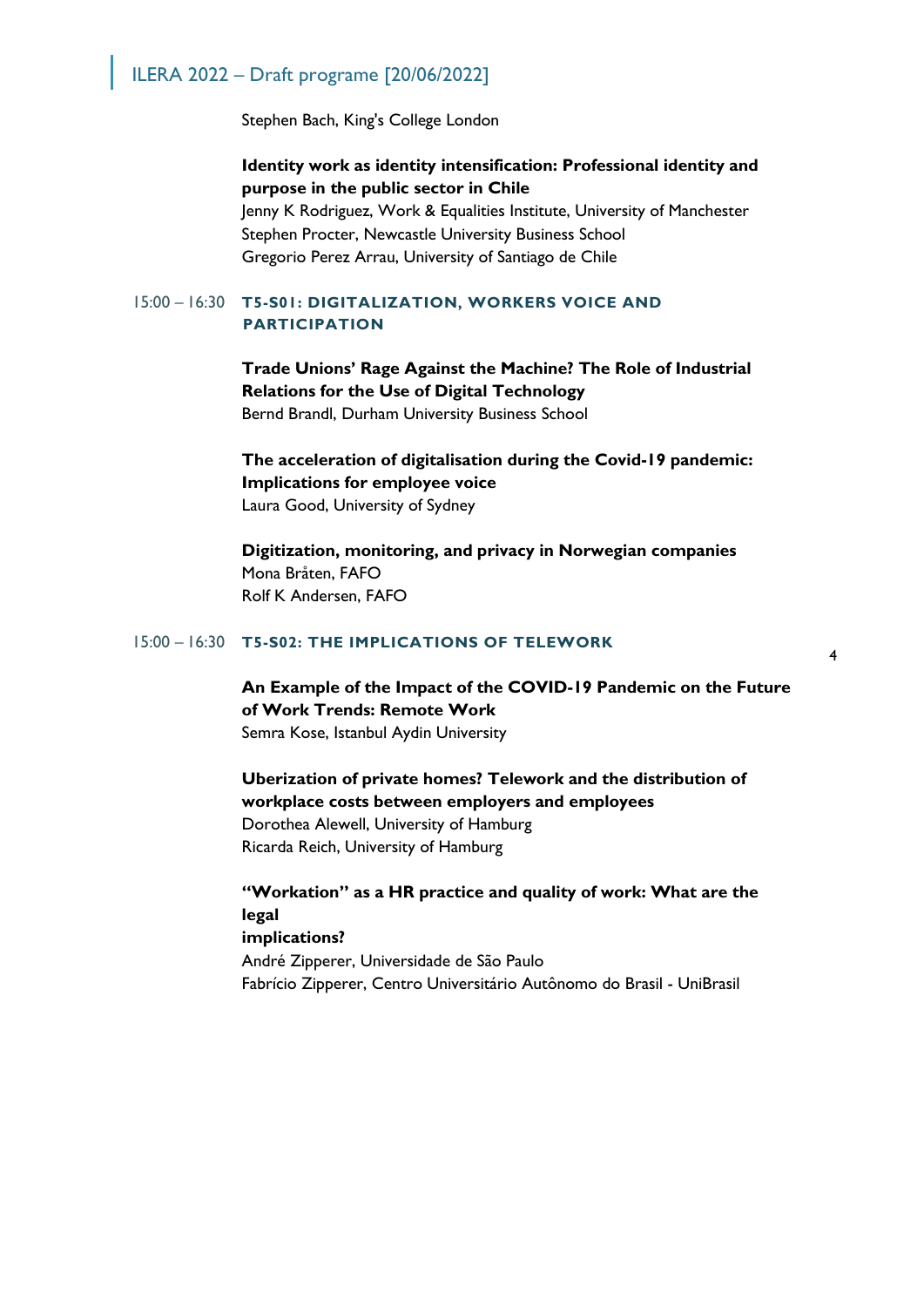## **SPECIAL SESSIONS – SLOT 1**

### 15:00 – 18:15 **SS-T1-01: IMPROVING THE REGULATION OF PLATFORM WORK (LEGISLATIVE INITIATIVES, DIVERGENT CASE LAW, AND COLLECTIVE BARGAINING)** Chair: Frank Tros, AIAS-HS

- $\square$  Pros and Cons of regulating platform work at European level: an analysis of the proposal for a Directive on improving working conditions in platform Nuria Ramos Martín, AIAS-HSI, University of Amsterdam
- $\square$  Is a Code of Practice sufficient to regulate Platform Work? Anthony Kerr, University College Dublin
- $\Box$  Latest trends in Belgian case Law: "platform delivery riders are not employees": the December 2021 Deliveroo case Alexander de Becker, University of Gent
- $\square$  Comparing different regulatory approaches to platform work: the cases of the Netherlands and France Hanneke Bennaars, AIAS-HSI, University of Amsterdam
- $\square$  Monitoring employee's emotions through algorithms Ana Belén Muñoz Ruiz, University Carlos III-Madrid

# 5

## 15:00 – 16:30 **SS-T3-01: ENERGY TRANSITION, POLICY INNOVATION AND TERRITORIAL RESILIENCE**

Chair: Maria Alexia Sanz Hernández

- $\Box$  Just transition and social inclusion, a necessary binomial for vulnerable environments. A look from Aragon María Esther López Rodríguez, Universidad de Zaragoza
- $\square$  Questioning the just transition in the media: delay discourses of energy transition in Aragon, Spain María Alexia Sanz Hernández
- $\Box$  Just transition: framing and creating legitimacy in the Asturian media. Ángel Alonso Domínguez
- $\Box$  Energy transition in Castilla y León. Evolution of media discourses Rosario Marcos-Santiago
- $\Box$  Actor networks in energy transition in four coal-intensive EU regions. Roberto Cantoni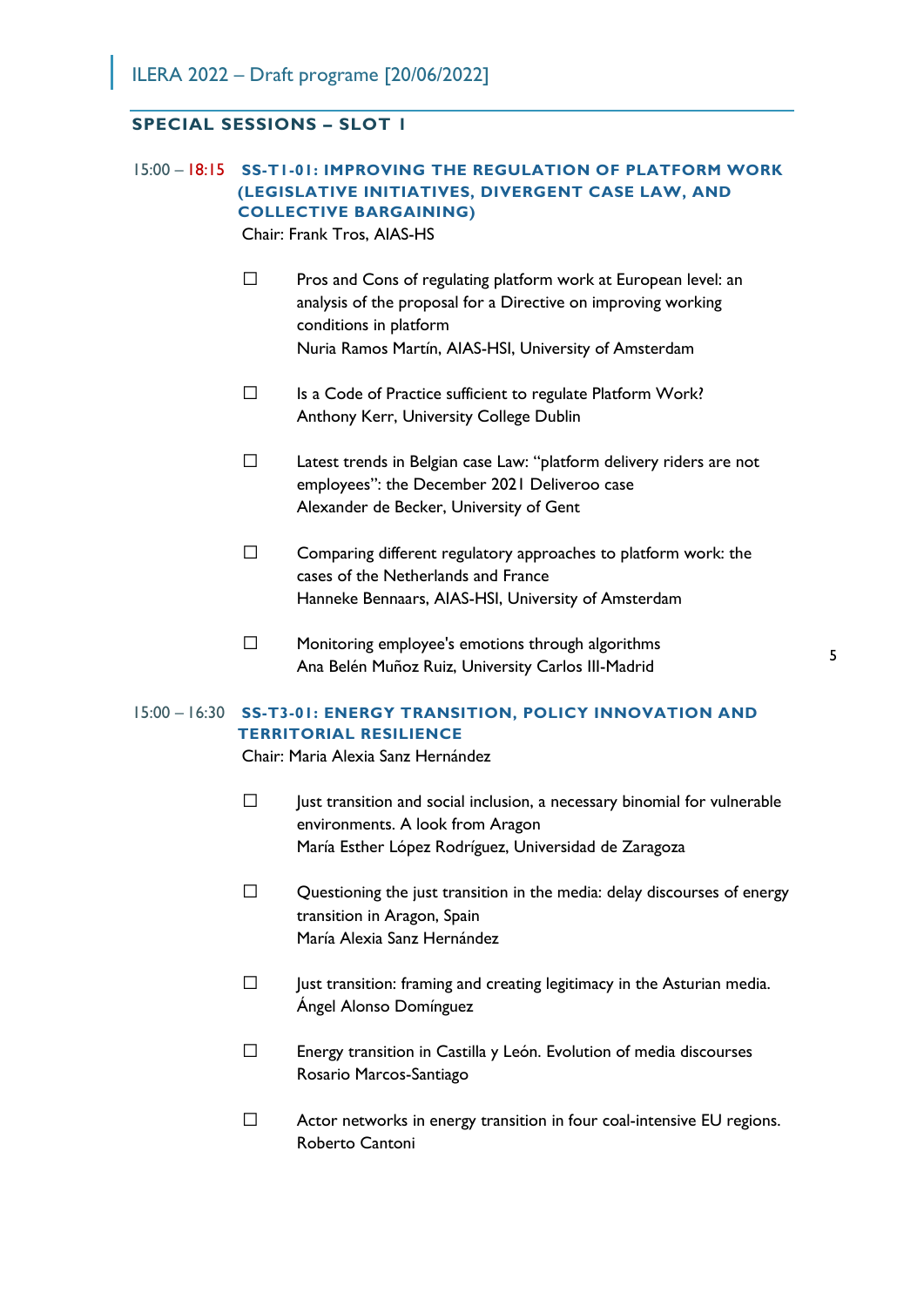## 15:00 – 16:30 **SS-T5-01: LA HUMANIZACIÓN DE LA TECNOLOGÍA EN LOS ENTORNOS LABORALES REMOTOS** (SESSION IN SPANISH) Chair: Viviana Díaz

- $\square$  Prácticas de HRM y la calidad del trabajo Viviana Laura Díaz
- $\square$  Consecuencias de la digitalización para los ámbitos de la política de HRM y las relaciones laborales Alberto Fantini
- $\Box$  Trabajo remoto y HRM Erico Ernesto Wulf Betancourt
- Nuevas prácticas en los campos políticos de HRM dentro y más allá de la empresa única Jaime Guerrero

#### **PARALEL SESSIONS – SLOT 2**

#### 16:45 – 18:15 **T1-S04: MINIMUM WAGES**

**Minimum Wage Effects across the Wage Distribution** Marc Riudavets, University of Helsinki Ferran Elias, University of Valencia

## **Effects of the introduction of the statutory minimum wage on income and consumption in Germany** Toralf Pusch, WSI. Hans Böckler Stiftung

Helge Emmler, Hans Böckler Stiftung

## **Criteria for setting the minimum wage as a factor in meeting the vital needs of workers**

Marcin Wujczyk, Jagiellonian University of Cracow

## **The development of low-wage work in Sweden - how should they be measure**

Johan Alfonsson, Sociology and Work Science University of Gothenburg Patrik Vulkan, Sociology and Work Science University of Gothenburg Tomas Berglund, Sociology and Work Science University of Gothenburg

#### 16:45 – 18:15 **T1-S05: PRECARITY AND INEQUALITIES**

**Hidden groups of hybrid workers on labour platforms in Denmark** Jonas Kristiansen, University of Copenhagen Trine Larsen, University of Copenhagen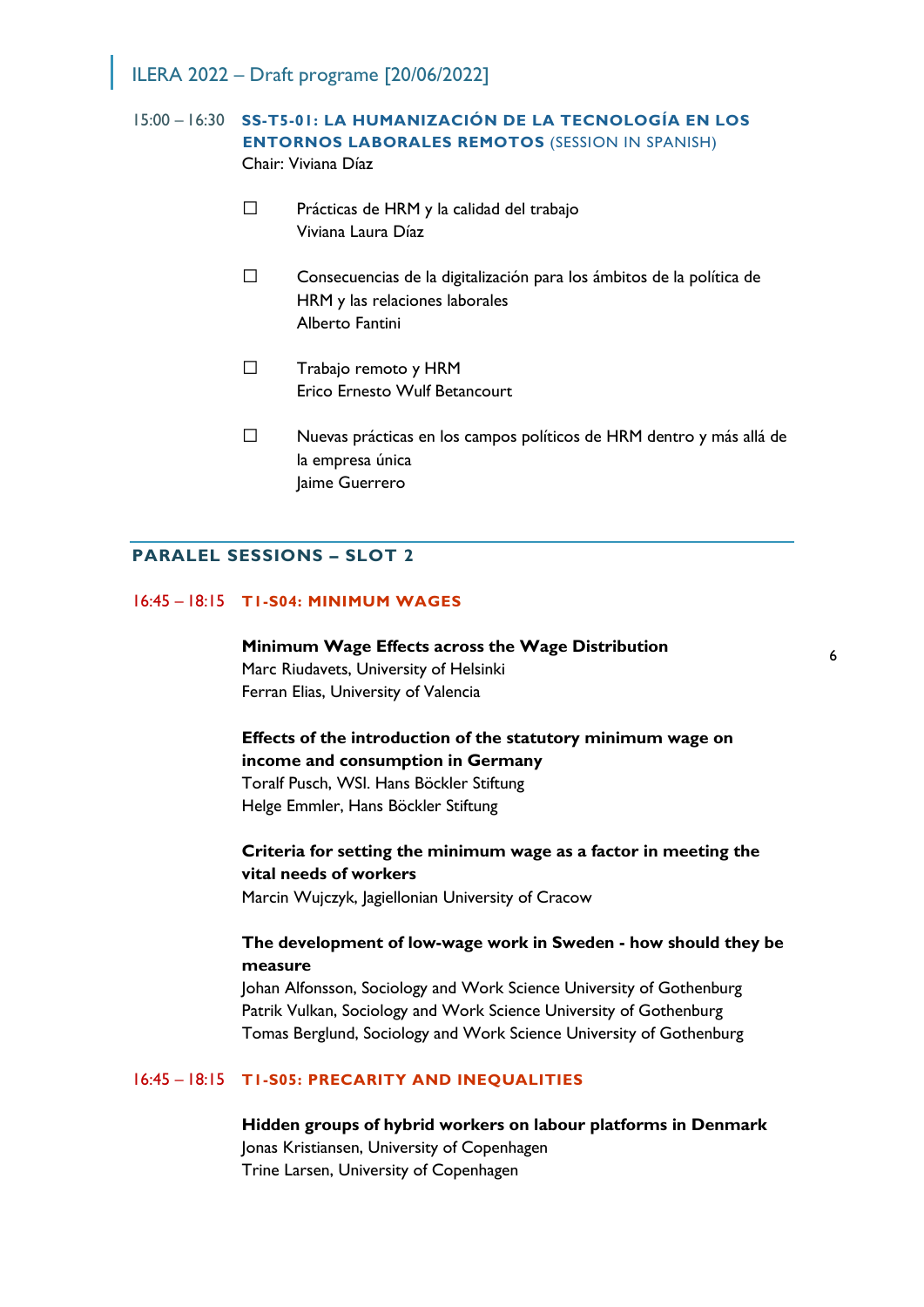Anna Ilsøe, University of Copenhagen

**Turning Post-materialism on its head: Self-expression and autonomy at work in the age of precarity** Petar Marčeta, University of Amsterdam Wike Been, University of Groningen Maarten Keune, University of Amsterdam

**Pay equality by reason of sex: progress and setbacks** Raquel Poquet, University of Valencia

**Comparing workplace regimes in a low-end service sector: the case of McDonald's in China and the UK** Wei Wei, University of Oxford

#### 16:45 – 18:15 **T1-S06: LABOUR MARKET POLICY IN THE POST-PANDEMIC**

## **Labour market and posts-pandemic scenario. Recent developments and future perspectives**

Raul Lorente, University of Valencia Josep Banyuls Llopis, University of Valencia

## **Income guarantee schemes and inclusion during Covid-19. Reform and policy innovation in the Southern Cone**

Emma Rose Álvarez Cronin, Universitat Autònoma de Barcelona Laura Pérez Ortiz, Universidad Autónoma de Madrid

# **The Covid-19 (Miscellaneous) Provision Act 2020 -The Mauritian Case Study**

Rajendra Parsad Gunputh, University of Mauritius

## **Doubling down or switching paths? Labour market policy change in Southern Europe after Covid-19**

Arianna Tassinari, Max Planck Institute for the Study of Societies

#### 16:45 – 18:15 **T2-S03: CHANGES IN COLLECTIVE BARGAINING**

## **The role of collective agreements in the liberalisation of industrial relations** Saskia Boumans, AIAS-HSI, University of Amsterdam

## **Trends and challenges of decentralization in the German system of labor regulation. Tales from two sectors**

Sophie Rosenbohm, University of Duisburg-Essen Thomas Haipeter, University of Duisburg-Essen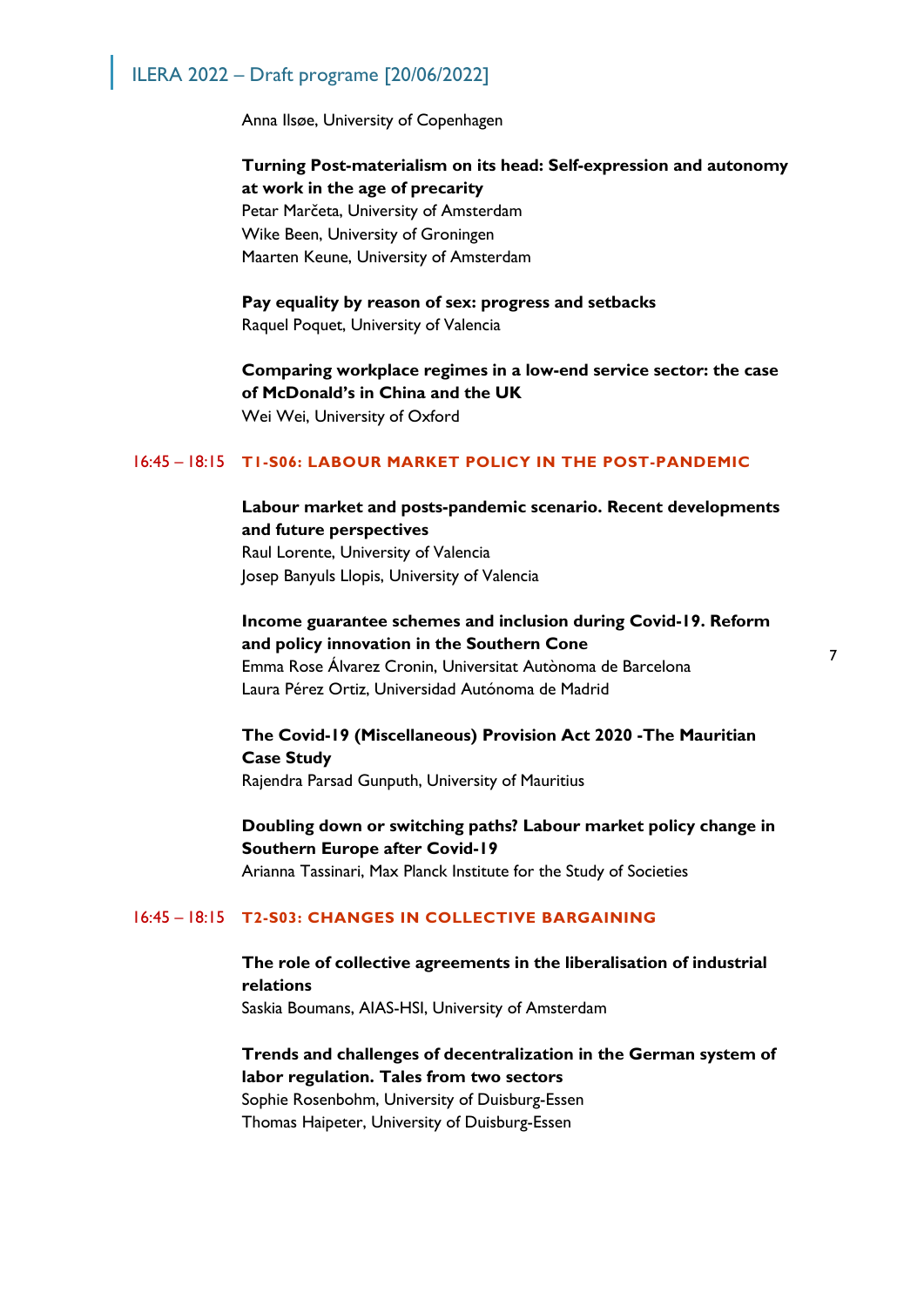## **Local Collective Bargaining and Organised Decentralisation in Sweden** Mia Rönnmar, Faculty of Law, Lund University Andrea Iossa, Kristianstad University

## **The interrelationship of collective bargaining at industry and company levels in France**

Noélie Delahaie, IRES Catherine Vincent, IRES Anne Fretel, Université Paris 8 Nicolas Farvaque, ORSEU France Kevin Guillas-cavan, IRES Djamel Messaoudi, ORSEU France Héloïse Petit, CNAM Université Paris Michèle Tallard, IRES

### 16:45 – 18:15 **T2-S04: NEW TECHNOLOGIES AND WORKERS PARTICIPATION**

**Embracing digitalization and AI: A taxonomy of tools developed by labor organizations** Isabelle Roberge-Maltais, HEC Montréal

**Unions on Facebook: Developing union democracy on- and offline** Mark Friis Hau, FAOS, Department of Sociology, University of Copenhagen Nanna Wesley Hansen, FAOS, Department of Sociology, Uni. of Copenhagen

**Participation in the digitalisation of work: models and experiences for a shared sustainable process** Stefano Bini, University of Córdoba

**Algorithmic mediation or interpersonal communication?** David Öborn Regin, Karlstad University Robert Mackenzie, Karlstad University Henrik Örnebring, Karlstad University Elizabeth Van Couvering, Karlstad University

### 16:45 – 18:15 **T3-S02: INDUSTRIAL RELATIONS AND THE GREEN TRANSITION**

**The role of social dialogue and collective bargaining in the ecological transition**

Azahara Merino Martos, CCOO

## **The role of labour relations in the socio-ecological transformation of public services: the case of Germany**

Andrea Mueller, Research Institute for Labour, Technology and Culture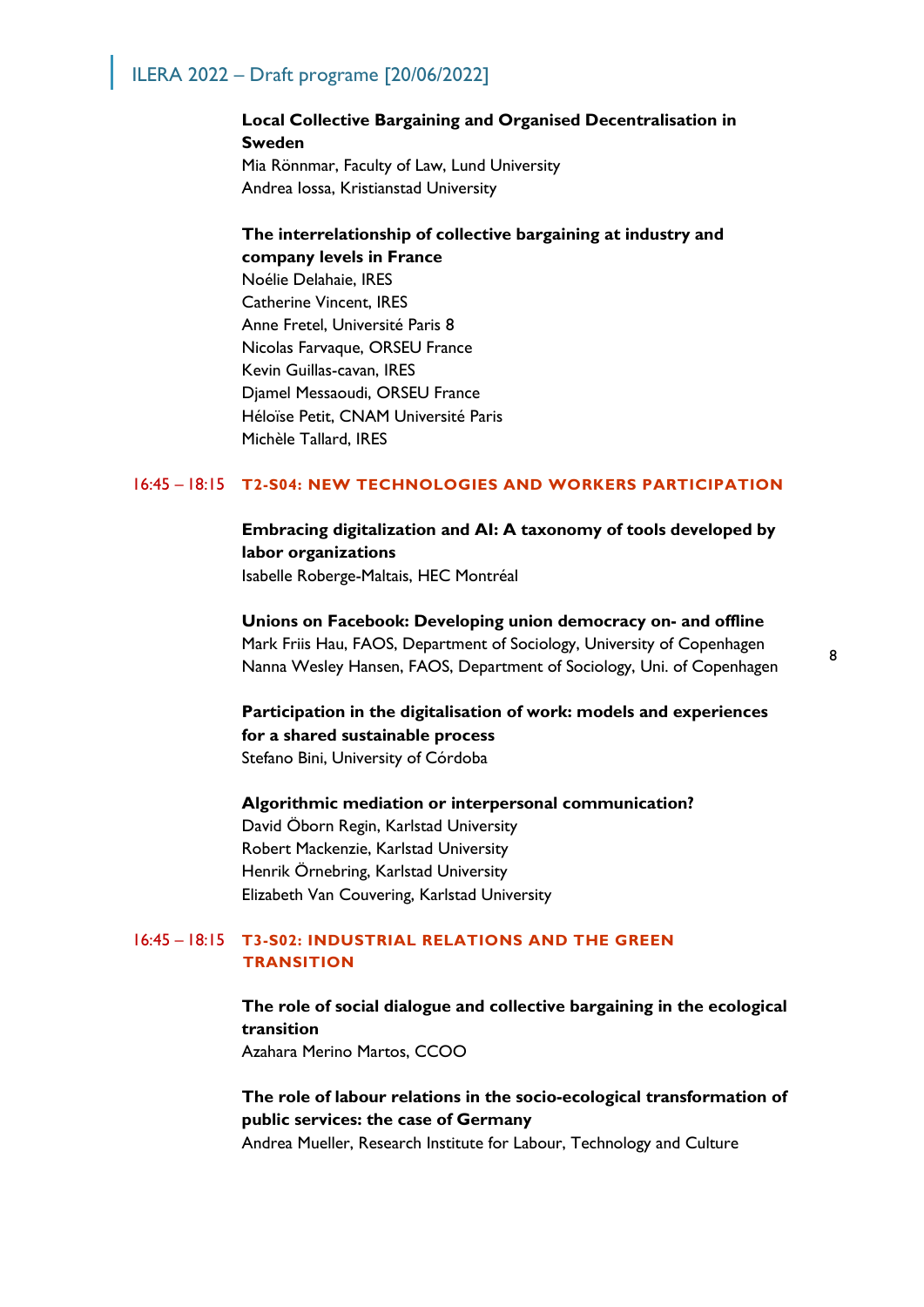**The way to "greening" the workplaces in Poland** Anna Piszczek, University of Lodz; Supreme Court of the Republic of Poland Michał Barański, University of Silesia in Katowice Katarzyna Jaworska, University of Warmia and Mazury in Olsztyn

## **Retirement, life satisfaction and migration in a context of energy transition: lessons from As Pontes** Xaquín Pérez-Sindín, University of Warsaw

### 16:45 – 18:15 **T3-S03: SOCIAL PARTNERS AND THE GREEN TRANSITION**

**The varying effect of union membership on environmental policy support across countries** Josef Ringqvist, Karlstad University

**The Regulatory Challenges of the Just Transition at Work** Vincenzo Pietrogiovanni, Lund University Beatriz Martinez Romera, Copenhagen University

**The relationship between environmental care and labour rights in global value chains: two endangered resources** Marouane Laabbas el Guennouni, Universitat Rovira I Virgili

**European Social Dialogue Documents: An Effective Commitment for Ecological Sustainability**? Selen Uncular, Pompeu Fabra University

#### 16:45 – 18:15 **T4-S02: EMPLOYMENT RELATIONS IN THE PANDEMIC**

**Public sector wage-setting and its implications for collective bargaining coordination** Frikkie de Bruin, PSCBC

**It's not just the pandemic that's to blame: the stagnation of social dialogue in Slovenia** Valentina Franca, University of Ljubljana Polona Domadenik, University of Ljubljana

**Covid-19 and employee-employer interaction: The global paradigm for job security in employment relations** Joshua Olabiyi, University of The Western Cape

### 16:45 – 18:15 **T4-S03: TRADE UNIONS IN THE PUBLIC SECTOR**

**Under the weather. Trade union positions towards Covid-19 related occupational health and safety measures**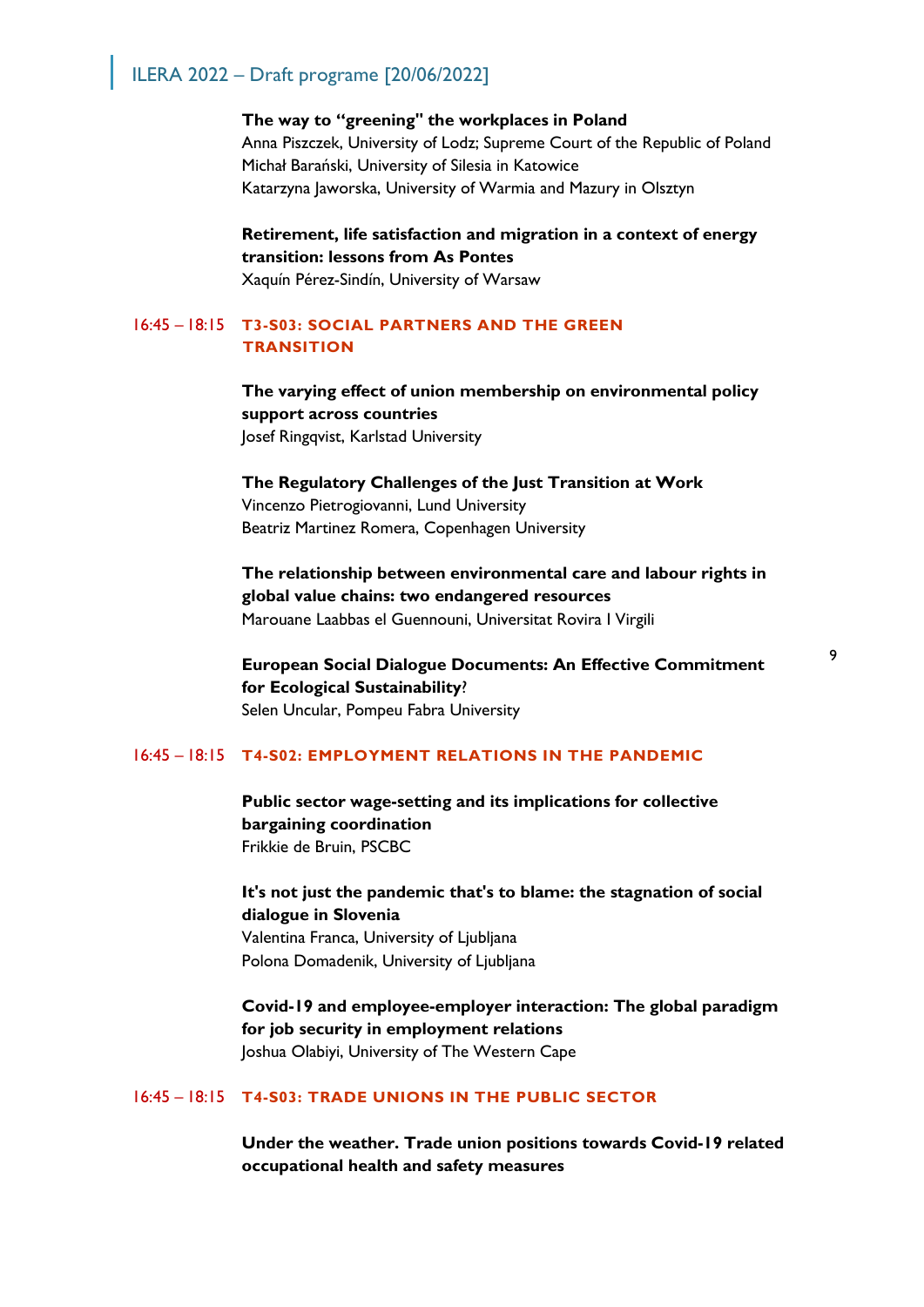Adrien Thomas, Federal Institute for Occupational Safety and Health (BAuA) Nadja Doerflinger, Federal Institute for Occupational Safety and Health (BAuA)

## **Trade union power resources in the public and the private sector: The German example**

Werner Schmidt, Research Institute for Work, Technology and Culture Andrea Müller, Research Institute for Work, Technology and Culture

## **Power resources in public sector employment relations in Denmark and Finland**

Laust Høgedahl, Aalborg Universitet Paul Jonker-Hoffrén, Tampere University

## 16:45 – 18:15 **T5-S03: NEW FORMS OF WORK AND WORKERS' WELLBEING**

## **A Collaborative Approach to Promoting Workplace Mental Health**

Johanna Macneil, RMIT University Mark Bray, The University of Newcastle, Australia Timothy Bartram, RMIT University, Australia Beni Halvorsen, RMIT University, Australia Lena Wang, RMIT University, Australia

## **Does the new telework generation need a right to disconnect?** Tina Weber, Eurofound Dragos Adascalitei, Eurofound

10

## **Digital voice in the workplace: digital interactions and perceptions of employee well-being** Barbara Bechter, Durham University

#### **SPECIAL SESSIONS – SLOT 2**

### 16:45 – 18:15 **SS-T3-02: TRADE UNIONS IN THE EUROPEAN UNION**

Chair: Vandaele, Kurt and Müller, Torsten Waddington, Jeremy; Vandaele, Kurt and Müller, Torsten

## 16:45 – 18:15 **SS-T5-02: REMOTE WORK AND LABOUR RIGHTS: CHALLENGES AND OPPORTUNITIES**

Chair: Silvia Rainone

Part 1: Remote work and impact on working conditions Moderator and commentator: Silvia Rainone (ETUI, KU Leuven)

> $\square$  Remote work and use of flexible workforce: what trends do we see?

Uma Rani (ILO)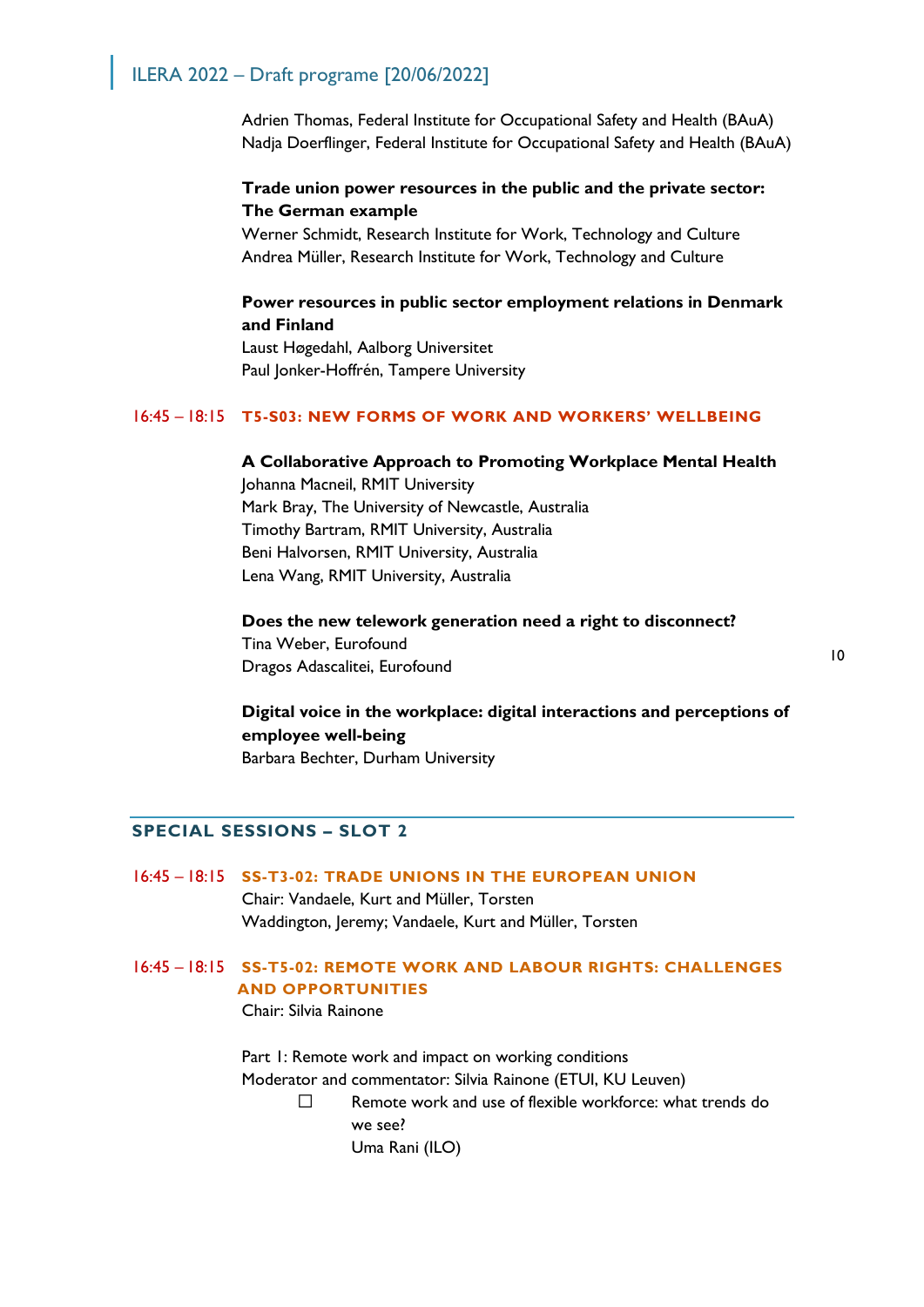$\square$  Individual and contextual variation in benefits of remote work Wouter Zwysen (ETUI)

Part 2 : Remote work and structural (organizational) challenges Moderator and commentator: Mehtap Akgüç (ETUI)

- $\square$  Remote work and shift in global value chains Pamela Meil (Institute for Social Science Research)
- □ Rethinking workers' organization and union's strategies Birte Dedden (UNI Europa)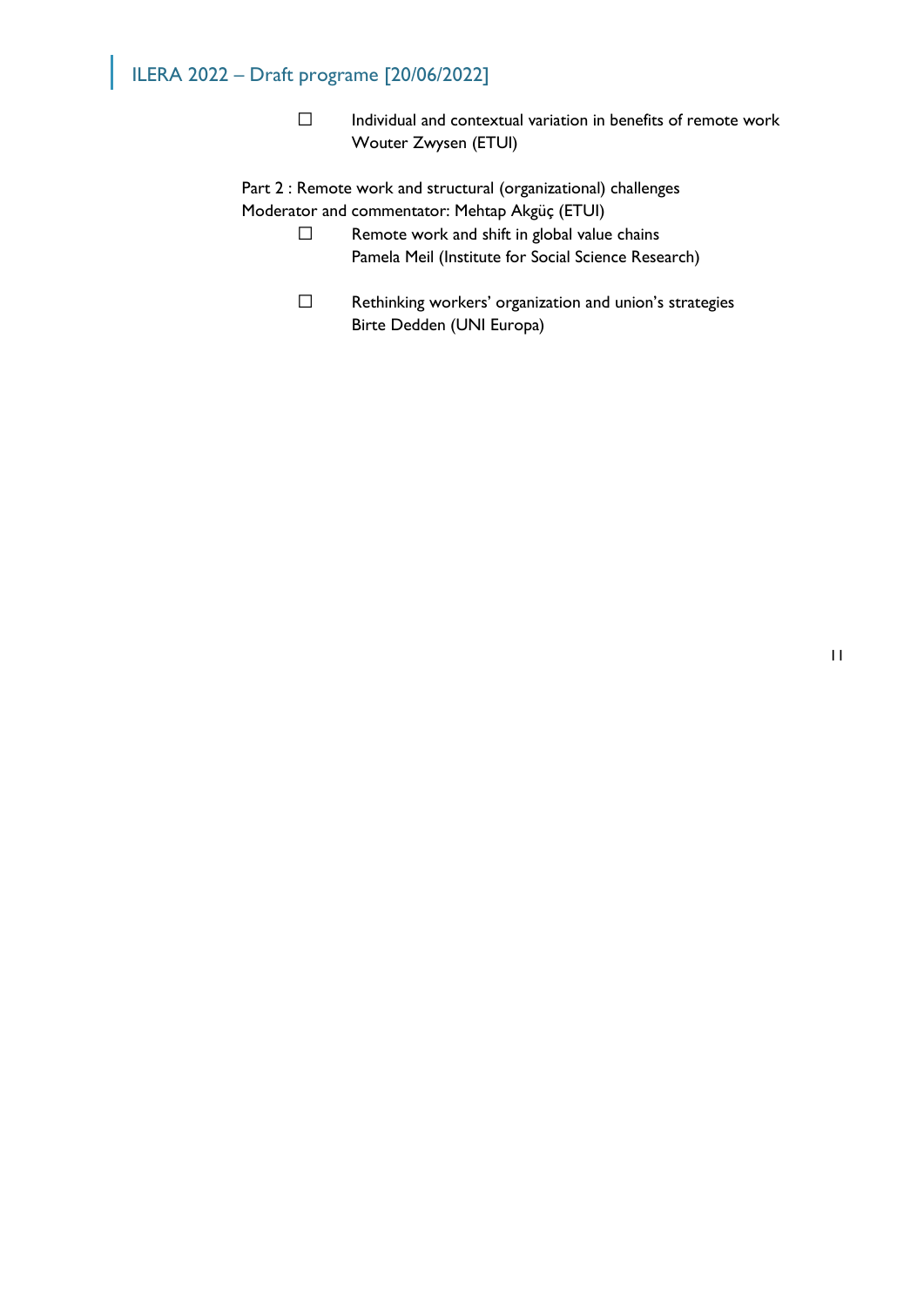**FRIDAY 9 SEPTEMBER** 

#### **PARALEL SESSIONS – SLOT 3**

#### 09:30 – 11:00 **T1-S07: EMPLOYMENT ADJUSTMENT AND JOB RETENTION SCHEMES**

**Are Job Retention Schemes Protecting Temporary Workers? A dual labour market amid the Covid19 pandemic** Miguel Malo, Universidad de Salamanca

**Job retention arrangements in Norway: institutional change in the face of the covid-19 pandemics?**  Jørgen Svalund, FAFO

**Employment adjustments in times of crisis** Christian Hohendanner, Institute for Employment Research IAB

#### 09:30 – 11:00 **T1-S08: GREEN JOBS AND THE GREEN TRANSITION**

**Pros and Cons of Remote Working from the Perspective of Decent Work and Green Deal** Zeynep Şişli, Izmir University of Economics Serenay Kara, Izmir University of Economics

**CSR in Green Transition: from Transnational Social Dialogue to the EU Directive on Due Diligence** Carla Spinelli, University Aldo Moro of Bari

**Green jobs as part of the legal roadmap towards a sustainable and responsible workplace in Colombia** Luz Maria Arbelaez Velasquez, ILERA Colombia - Brigard Urrutia

#### 09:30 – 11:00 **T1-S09: LABOR LAW: ENFORCEMENT AND PROTECTION**

**The Employer's Legal Responsibility for Working Environment and Rehabilitation** Johan Holm, Umeå universitet

## **Enforcement of Labour Law: The role of courts and tribunals in Argentina, Brazil and Mexico**

Eleonora Peliza, Universidad Nacional de Tres de Febrero – ARTRA Juan Martin Morando, ILERA ARTRA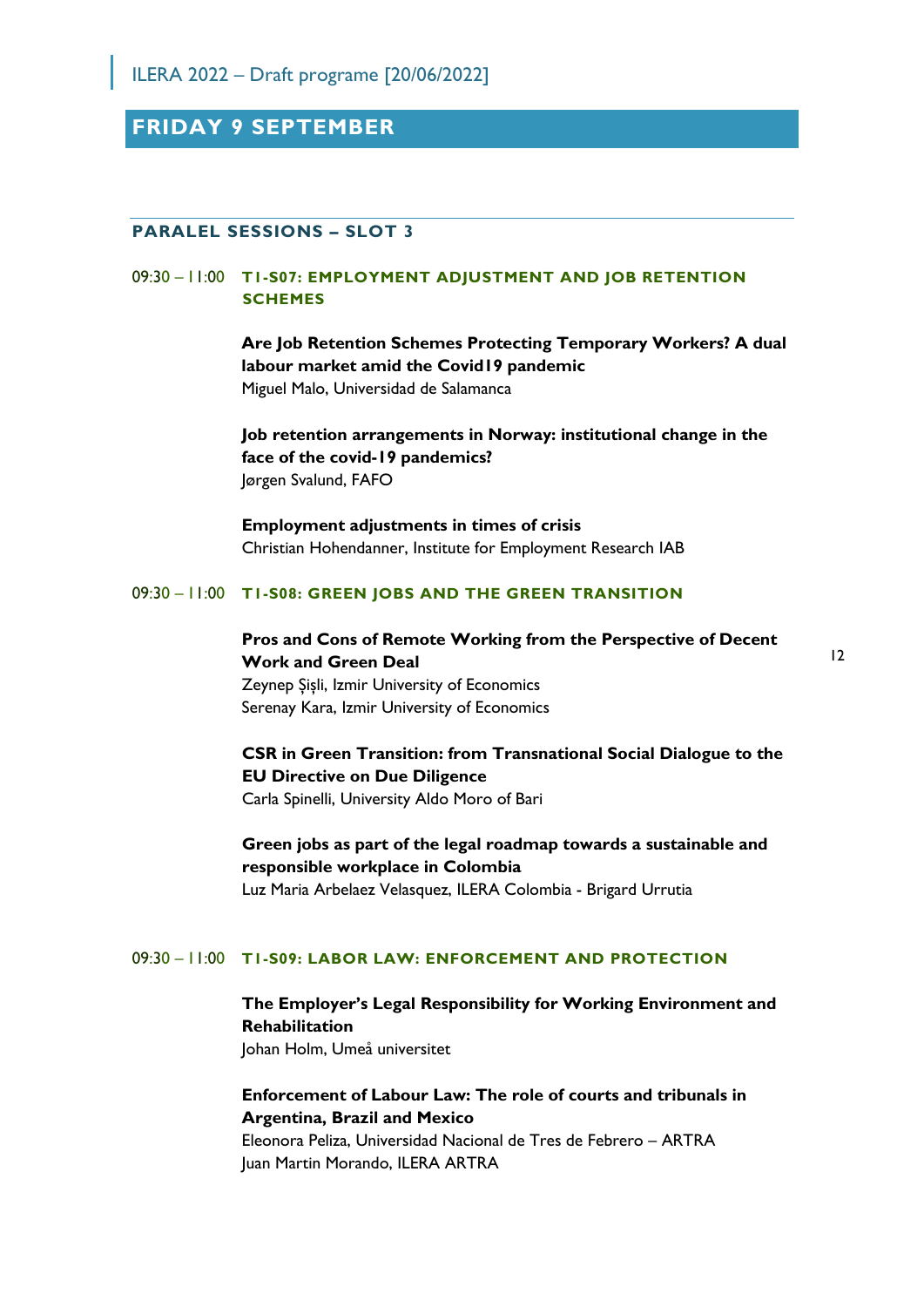### **Changing Paradigms, Consisting Question: Whom To Protect Under Labour Law?**

Serter Oran, University of Bulent Ecevit, Zonguldak, Turkey Elif Tugba Dogan, University of Ankara Gaye Burcu Yildiz, University of Ankara

### **The Role of Labour Inspectorate in the Enforcement of Labour Regulation: The case of Greece**

Achilleas Anagnostopoulos, University of Thessaly Stanley Siebert, University of Birmingham

#### 09:30 – 11:00 **T1-S10: LABOR MARKET TRAJECTORIES AND INEQUALITIES**

#### **The labor trajectories of self-employed workers**

Claudia Andrea Baeza Cabello, Universidad Autónoma de Barcelona

#### **Post-redundancy Transitions and Sustainable Working Lives**

Chris McLachlan, Queen Mary University of London Robert Mackenzie, Karlstad University, Sweden Roland Ahlstrand, Dalarna University, Sweden Alexis Rydell, Dalarna University, Sweden Jennifer Hobbins, Swedish Defence University Martin O'brien, University of Wollongong Mark Stuart, University of Leeds

## **A gender trap of low-skilled jobs? Refugees' prospects for occupational mobility in Sweden**

Anne Grönlund, Umeå University, Sweden Madelene Nordlund, Umeå University, Sweden

## **Employment services as providers of social capital to young people with precarious employment trajectories**

Joan Rodríguez-Soler, Universitat Autònoma de Barcelona Joan Miquel Verd, Universitat Autònoma de Barcelona

#### 09:30 – 11:00 **T2-S05: DIGITIZATION, RESISTANCE AND CONFLICT**

**Control and Conflict at Amazon** Georg Barthel, University of Duisburg-Essen

## **Digital employee monitoring and collective bargaining**

Helena Ysàs, Universitat Autònoma de Barcelona

## **Workers' voice on how their work environment has changed with a software robot as a colleague**

Annica Asp, Karlstad University Kristina Palm, Karlstad University; Karolinska Institutet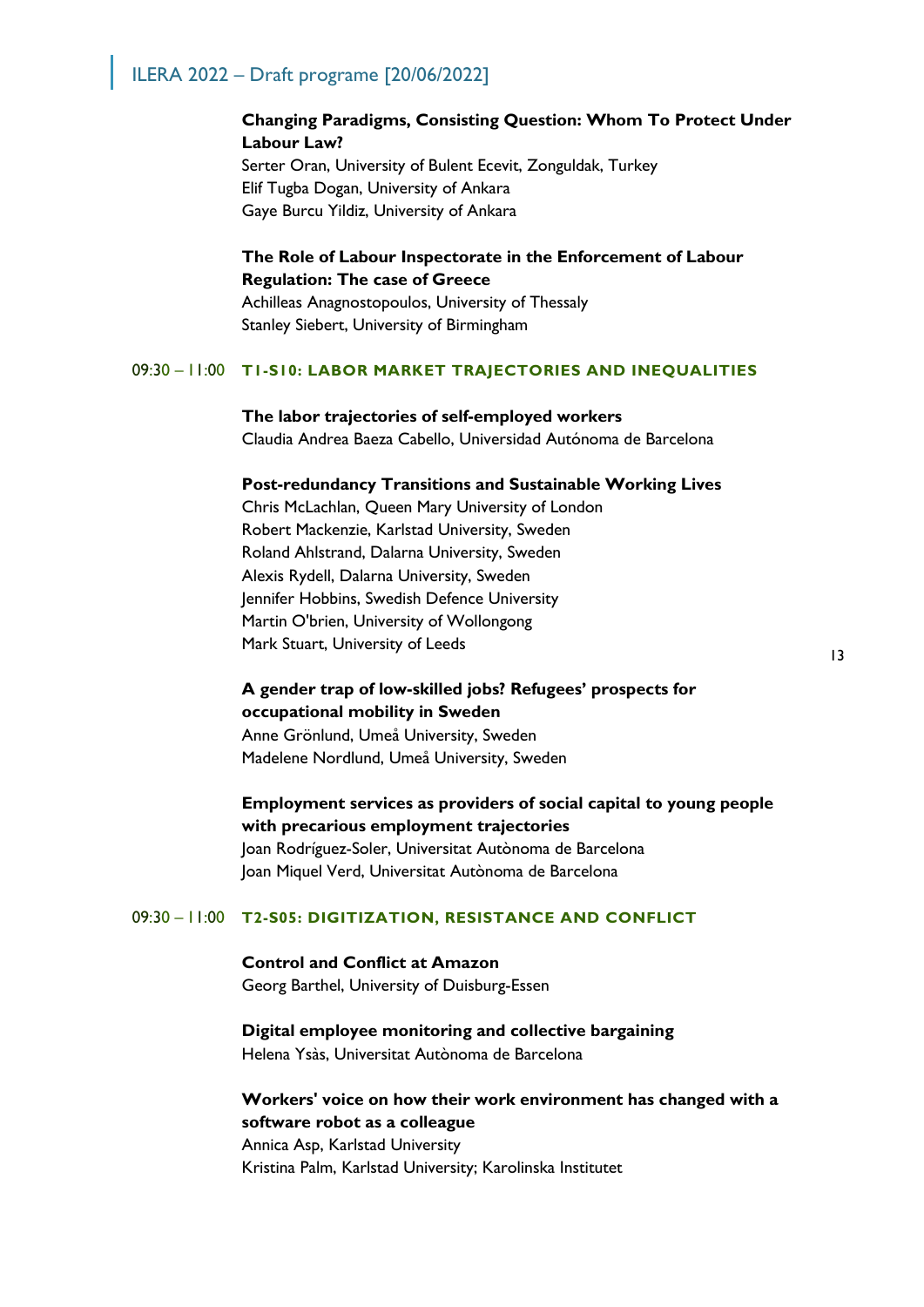Carin Håkansta, Karlstad University; Karolinska Institutet

**Fear of Missing Out: Workaholism and Gamification amongst Platform Delivery Workers in the UK** Tony Royle, University of York Cristian Lee Santabarbara, University of York

#### 09:30 – 11:00 **T2-S06: UNIONS AND COLLECTIVE BARGAINING**

## **After industrial relations reform: Coping with the loss of decentralized representation structures?**

Kevin Guillas-Cavan, Institut de Recherches Economiques et Sociales (IRES) Marcus Kahmann, Institut de Recherches Economiques et Sociales (IRES)

## **Under which conditions do unions sign collective agreements containing pro-outsider clauses? A fsQCA analysis**

Paulo Marques, ISCTE - Instituto Universitário de Lisboa and DINÂMIA'CET Chiara Benassi, King's College London André Pinto, ISCTE - Instituto Universitário de Lisboa and DINÂMIA'CET Ana Costa, ISCTE - Instituto Universitário de Lisboa and DINÂMIA'CET

## **Level-up: moving from single-employer to multi-employer bargaining**

Stan De Spiegelaere, Ghent University - UNI Europa

#### 09:30 – 11:00 **T3-S04: GREEN TRANSITION AND WORKERS' VOICE**

## **Workers' Voices and Climate Change: The Diverse Role of social partners in Just Transition Policies** Mauro Pucheta, Kingston University London

Ana Belen Sanchez López, Asociacion Española de Fundaciones

## **The role of global employee voice in facilitating the transition towards a low carbon economy**

Anastasia Alexeeva, University of Westminster, London

### **Workers' Voice and Security in a Just Transition: Rolls Royce and Redundancies in Inchinnan, Scotland**

Ewan Mackenzie, Newcastle University Alan McKinlay, Newcastle University Jim Phillips, Glasgow University Ewan Gibbs, Glasgow University Stephen Procter, Newcastle University Des McNulty, Glasgow University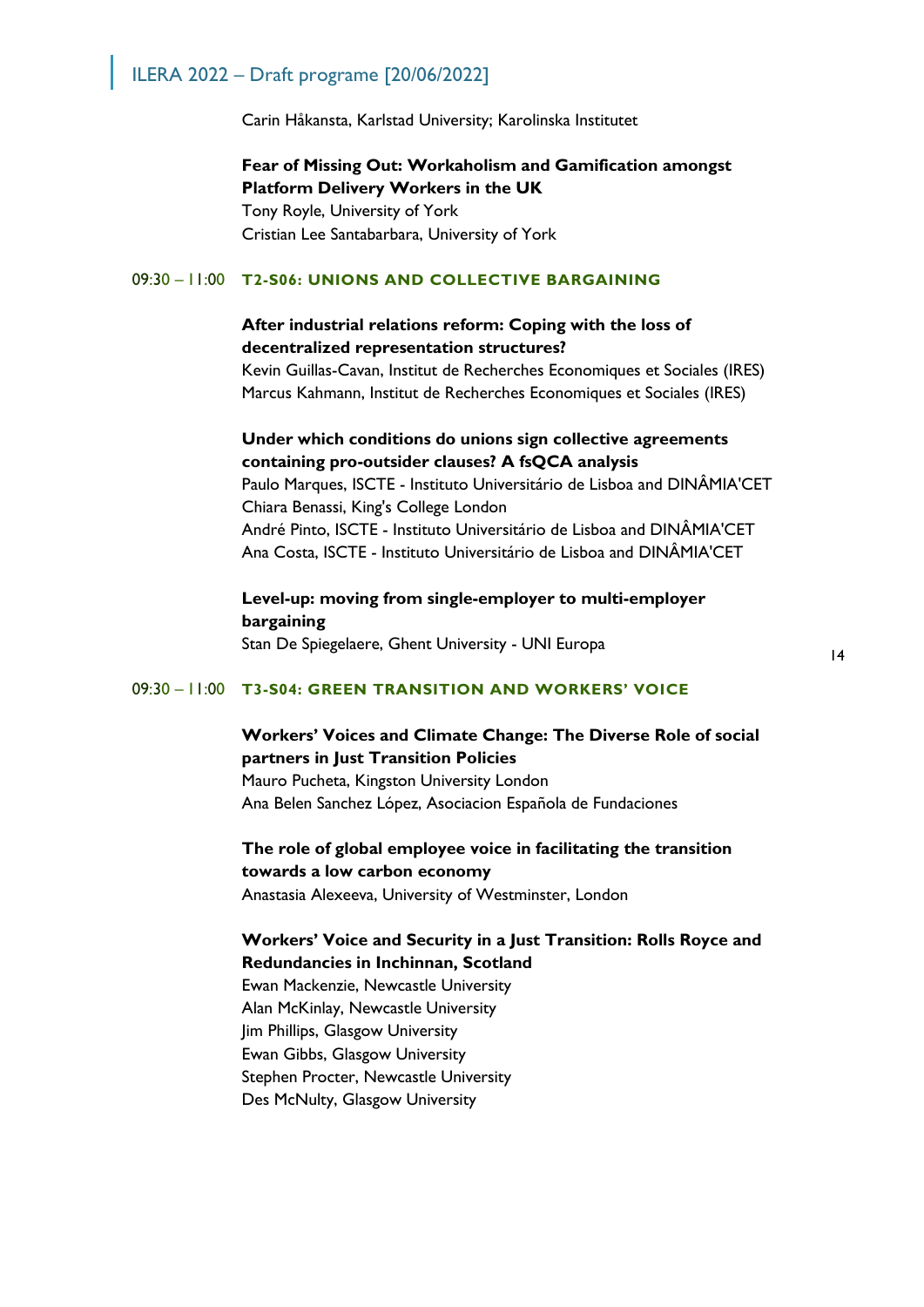#### 09:30 – 11:00 **T4-S04: REMOTE WORK IN THE PANDEMIC**

## **The teleworking experience during COVID-19: Changes in perceptions of labor relations**

Vicent Borràs Català, Universitat Autònoma de Barcelona Sara Moreno Colom, Universitat Autònoma de Barcelona Paula Arboix Caldentey, Universitat Autònoma de Barcelona Mireia Riera Madurga, Universitat Autònoma de Barcelona

## **The modern concept of employee subordination on the example of employees in the public sphere.**

Paulina Matyjas Lysakowska, Jan Kochanowski University in Kielce, Poland

## **Impact of Covid-19 on human resource practices and future workforce: case of statistics Botswana**  Theophilus Tebetso Tshukudu, University of Botswana

**Motivating and Dissuading Factors in Work-from-Home Arrangement: Employer vs. Employee Perspectives** Virgel Binghay, University of the Philippines

#### 09:30 – 11:00 **T5-S04: ALGORITHMIC MANAGEMENT**

## **With or Without Algorithms: Managing Self-Employed in the Platform Economy**

Christian Haldrup, University of Copenhagen Anna Ilsøe, University of Copenhagen Trine Pernille Larsen, University of Copenhagen

**Algorithms for profiling and automated decisions in the workplace: are current transparency measures enough?**  Anna Ginès i Fabrellas, Esade Law School

## **The subjectivity of artificial intelligence as an employer**  Krzysztof Stefanski, University of Lodz

#### **SPECIAL SESSIONS – SLOT 3**

09:30 – 11:00 **SS-T1-02: POWER RESOURCES IN EMPLOYMENT RELATIONS - I** Chair and organiser: Jens Arnholtz, FAOS, University of Copenhagen

> $\Box$  Ideational power resources in employment relations Colm McLaughlin, University College Dublin Chris F. Wright, The University of Sydney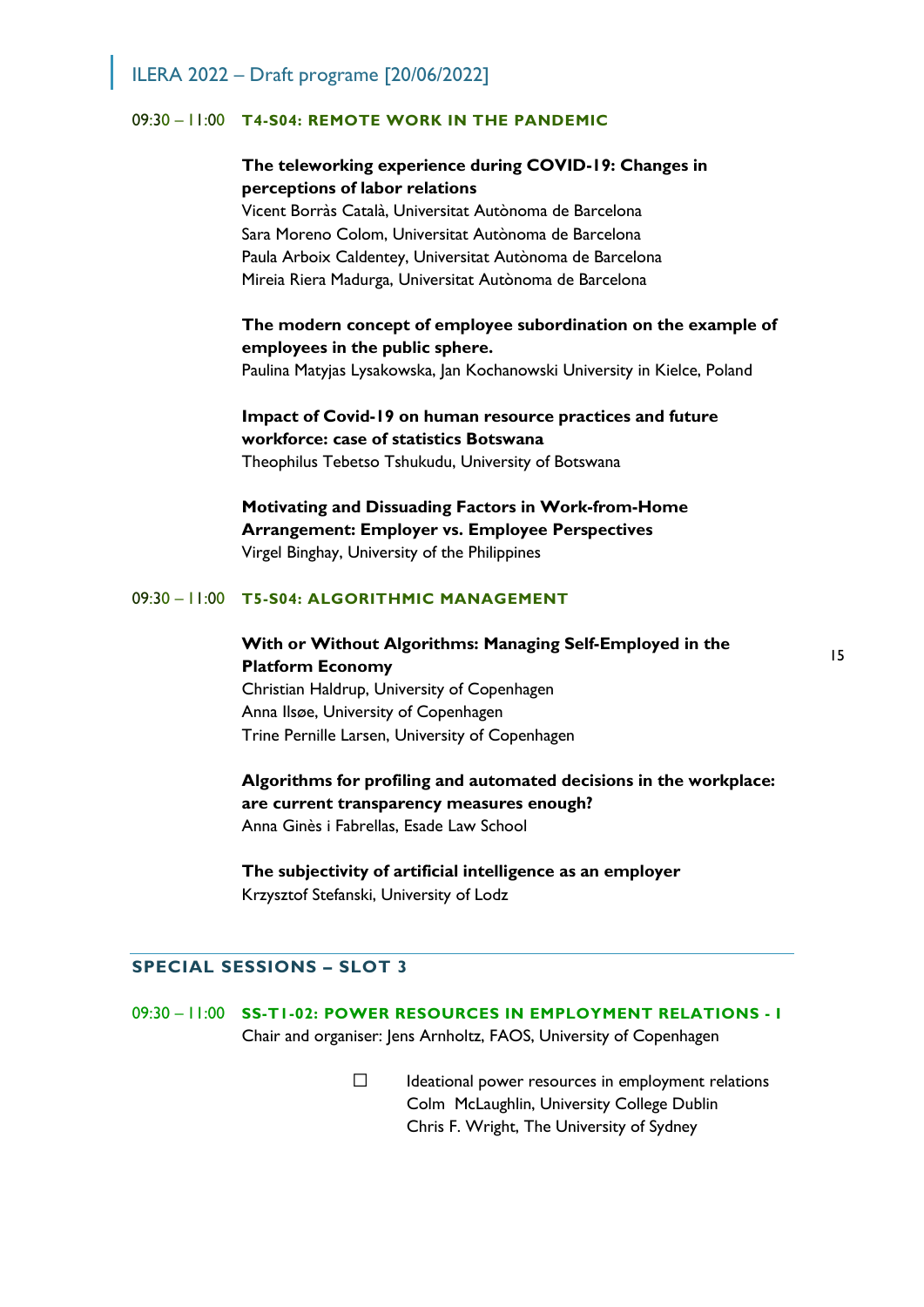- $\square$  Leveraging power resources for a decent minimum wage Damian Grimshaw, King's College London Mat Johnson, The University of Manchester
- $\square$  Why varieties of power resources matter Guglielmo Meardi, Scuola Normale Superiore

## 09:30 – 11:00 **SS-T3-03: TURNING POINTS IN NATIONAL LABOR RELATIONS: A COMPARATIVE PERSPECTIVE - I**

Chair: Martin Behrens

- $\Box$  Turning points in comparative labour relations: The case of Germany Martin Behrens, WSI/Hans-Boeckler-Foundation Andreas H. Pekarek, The University of Melbourne
- $\Box$  Critical junctures and turning points in Italian industrial relations Lisa Dorigatti, University of Milan
- $\Box$  The embedding of a neoliberal paradigm: Institutional change and actor power in Australian industrial relations policy Chris Wright, University of Sydney
- $\square$  Driving Forces in Evolution of Employment Relations in Russia Maria Bytchkova, London School of Economics

## 09:30 – 11:00 **SS-T4-01: SOCIAL DIALOGUE AND WELFARE SERVICES IN EUROPE: NATIONAL CHALLENGES AND LOCAL SOLUTIONS FOR LABOUR AND EMPLOYMENT RELATIONS - I**

Chair: Stefano Neri, University of Milan

- $\square$  Welfare as labour market and labour in the welfare services in Europe: employment, jobs and industrial relations Stefano Neri, University of Milan
- $\square$  Wage setting and workload as crucial arena for social dialogue in Germany Karin Gottschall, University of Bremen Ruth Abramowski, University of Bremen
- $\Box$  Tackling labour shortage in the care services: social dialogue and union action in Denmark Mikkel Mailand, FAOS, University of Copenhagen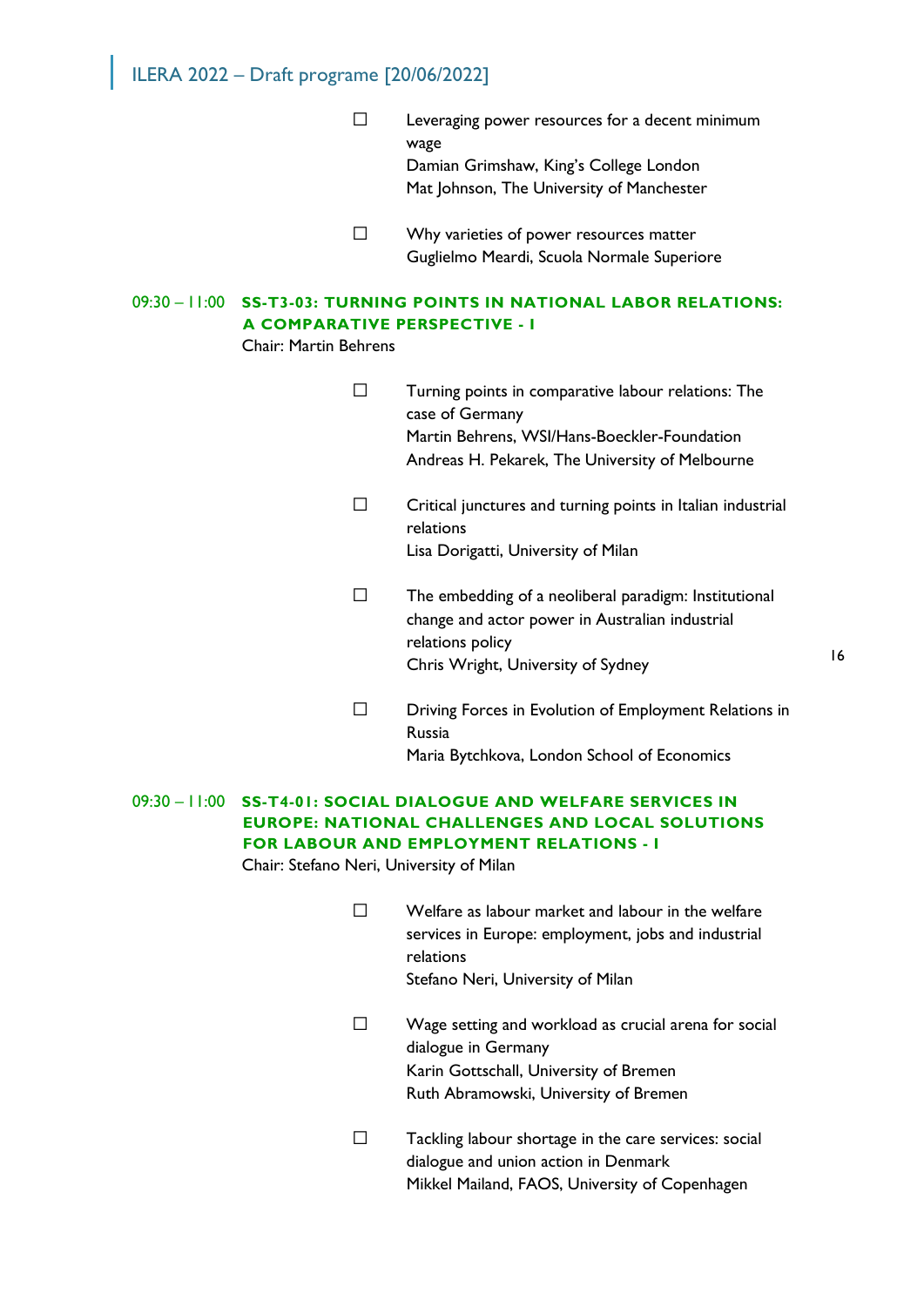Nana Wesley Hansen, FAOS, Univ. of Copenhagen

 $\square$  The Dutch welfare services between marketisation and social dumping Frank Tros, University of Amsterdam Simon Kuijpers-Heezemans, University of Amsterdam

Discussant: Manuela Galetto, University of Warwick

#### **PARALEL SESSIONS – SLOT 4**

#### 15:00 – 16:30 **T1-S11: MEMBERSHIP AND RENEWAL OF TRADE UNIONS**

**Union Finances: The Dark horse within European trade unions' means of actions Trine Pernille Larsen, University of Copenhagen** Anna Ilsøe University of Copenhagen Jens Arnholtz, University of Copenhagen Maria De Paz Campos Lima, Dinamia-CET - Lisbon University Institute

## **Beyond Density: Improving Labor Unions' Representativeness through Gender Quotas**

Raquel Rego, Instituto de Ciências Sociais, Universidade de Lisboa Ana Espírito-Santo, ISCTE - Instituto Universitário de Lisboa

## **Trade union membership among labour migrants: the case of Norway**

Kristine Nergaard, FAFO Institute for Labour and Social Research Anne Mette Ødegård, FAFO Institute for Labour and Social Research

#### **Collectivising services: trade union renewal at the crossroads**

Andrea Bellini, Sapienza University of Rome Marco Betti, Fondazione Tarantell Alberto Gherardini, University of Turin Francesco Lauria, Centro Studi Nazionale CISL, Fondazione Tarantelli

#### 15:00 – 16:30 **T1-S12: LABOR MARKET REGULATIONS**

**Labour Market Regulations and Productivity** Eva Udden Sonnegård, The Ratio Institute

## **The Crossroad of Regional Integration and Labour Mobility: The Philippines and ASEAN Experience**

Jan Ivan Santamaria, University of the City of Manila

**Labour regulation in transnational supply and value chains: Categorizing newly emerging order formations**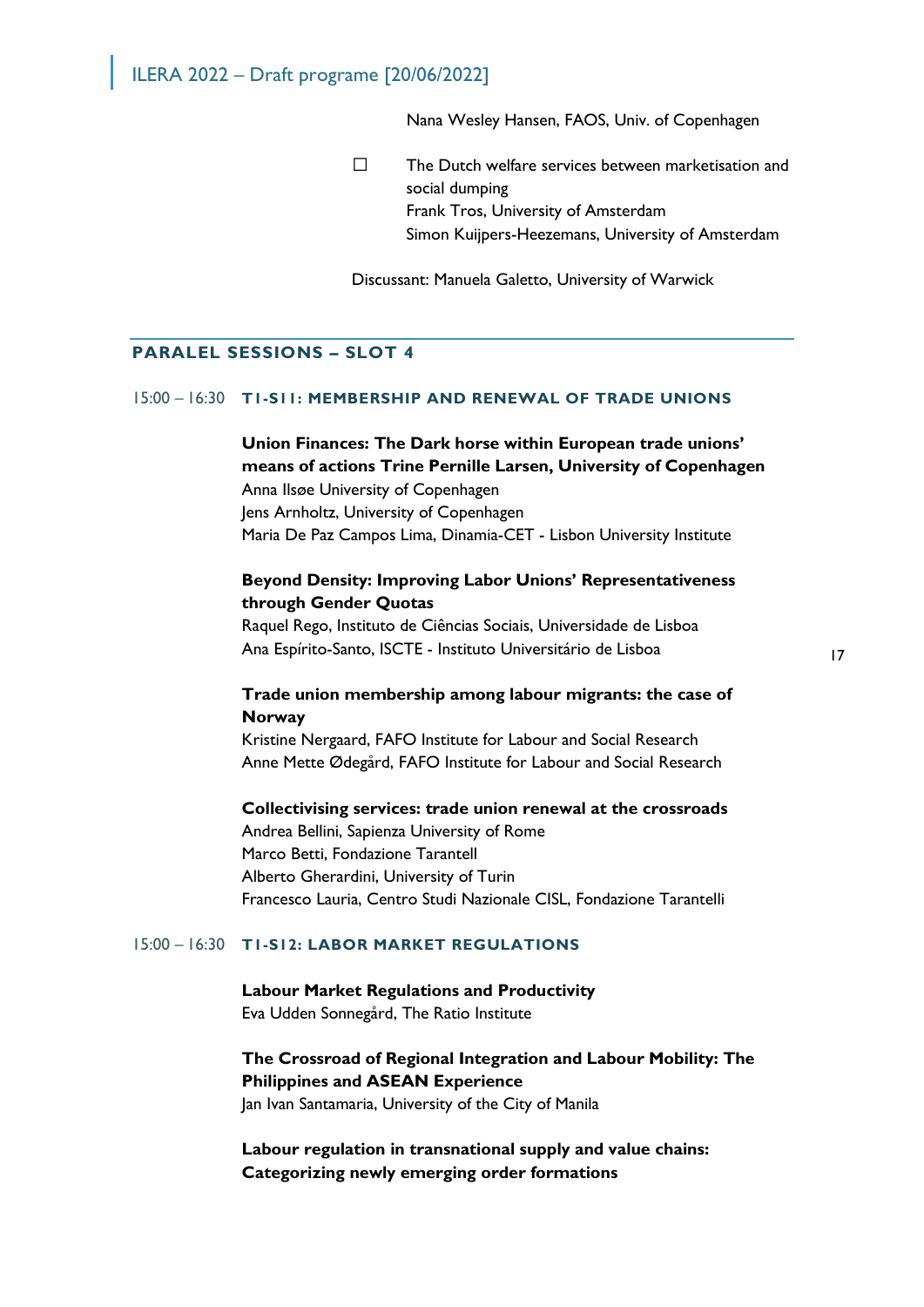Patrick Witzak, Ruhr University Bochum

**Mandatory Extensions of collective agreements in Norway, 1994- 2018. An analysis of sectoral differences** Trond H. Erlien, University of Bergen

#### 15:00 – 16:30 **T1-S13: REGULATING DUALIZED LABOR MARKETS**

## **New Regulation in the German Meat Industry: Towards better Working Conditions and a new Labour Relations?**

Thorsten Schulten, Wirtschafts- und Sozialwissenschaftliches Institut (WSI) Serife Erol-Vogel, Wirtschafts- und Sozialwissenschaftliches Institut (WSI) Johannes Specht, Gewerkschaft Nahrung Genuss Gaststätten (NGG)

## **Precarity and fraud after the 'Rider Law': exploring the circumvention of labour law by digital platforms**

Pablo Sanz de Miguel, Notus-ASR María Isabel Casas-Cortés, Universidad de Zaragoza Juan Arasanz, Notus-ASR Amaia Prieto, Universidad Autónoma de Madrid Miguel Montañes, Universidad de Zaragoza

## **Between legality and illegality: the subcontracting of labour-intensive activities in Northern Italy**

Monica Bolelli, University of Duisburg-Essen & Max Planck Institute for the Study of Society

18

## **Polarisation driven by widening firm gaps and outsourcing** Wouter Zwysen, ETUI

#### 15:00 – 16:30 **T2-S07: COLLECTIVE RESPONSES OF PLATFORM WORKERS**

## **How to (re)cover remote and platform workers? An empirical analysis and policy implication** Valentina Franca, University of Ljubljana Polona Domadenik, University of Ljubljana

**Working Conditions of Platform Workers and Their Protest Waves in Turkey** Sevda Köse, Kocaeli University Azi̇z Çelik, Kocaeli University

## **Platform workers in the US and the EU: employees or independent contractors?**

Isabel Da Costa, CNRS, IDHES, ENS Paris-Saclay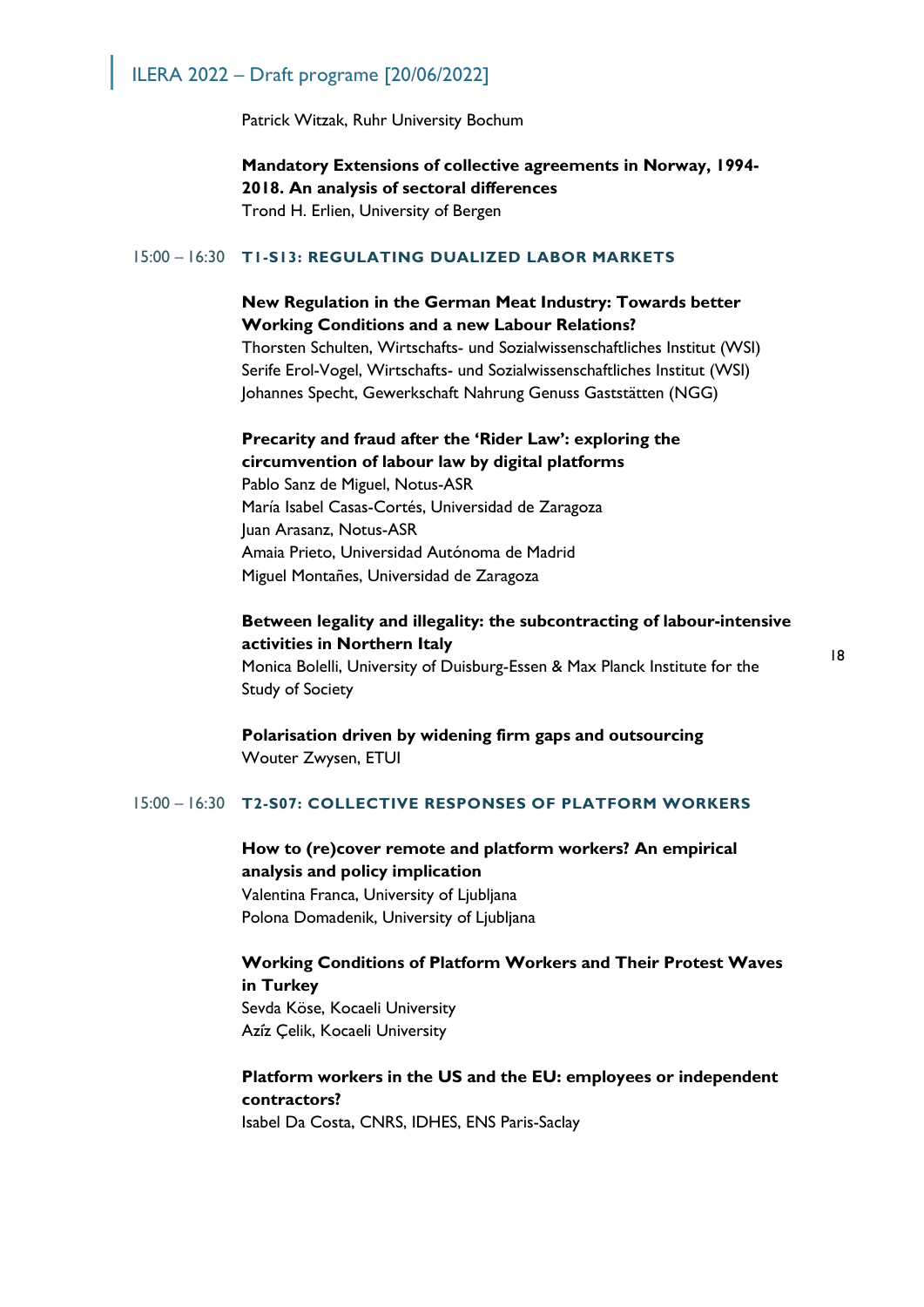#### 15:00 – 16:30 **T2-S08: COVID-19 EFFECTS ON LABOR MARKET**

## **Digitalization in Norwegian retail – towards a more divided workforce?**

Kristin Alsos, FAFO Sissel C. Trygstad, FAFO

## **Do workers speak up when job insecure? Examining workers' response to precarity during the COVID-19 pandemic**

Hye Jin Rho, Michigan State University Christine A. Riordan, University of Illinois at Urbana-Champaign Christian Lyhne Ibsen, University of Copenhagen J. Ryan Lamare, University of Illinois at Urbana-Champaign Maite Tapia, Michigan State University

## **Reactions to the Covid-19 Pandemic in the German Auto and ITservices Sectors**

Christina Teipen, HWR Berlin (Berlin School of Economics and Law) Helena Gräf, HWR Berlin (Berlin School of Economics and Law)

#### **Telework regulation in the EU: a comparative analysis**

Ricardo Rodríguez, Eurofound Pablo Sanz, Notus-ASR Óscar Vargas, Eurofound Eckhard Voss, WMP consult - Wilke Maack GmbH

#### 15:00 – 16:30 **T2-S09: NEW TECHNOLOGIES AND INDUSTRIAL RELATIONS**

## **How does digitalisation affect industrial relations, and vice-versa, in the Italian & Spanish retail sector?**

Stefano Gasparri, University of the West of England Arianna Marcolin, Sant'Anna School of Advanced Studies

## **Collective bargaining and digitalisation – crisis or revitalisation of trade unions?**

Nele Dittmar, TU Berlin

#### **Digitalization and work organization in Italian banks: the role of collective barganing**

Francesco Seghezzi, Università di Modena e Reggio Emilia

## **The Future of Labor Unions in the Age of Automation and at the Dawn of AI**

Gadi Nissim, Ruppin Academic Center Tomer Simon, Tel Aviv University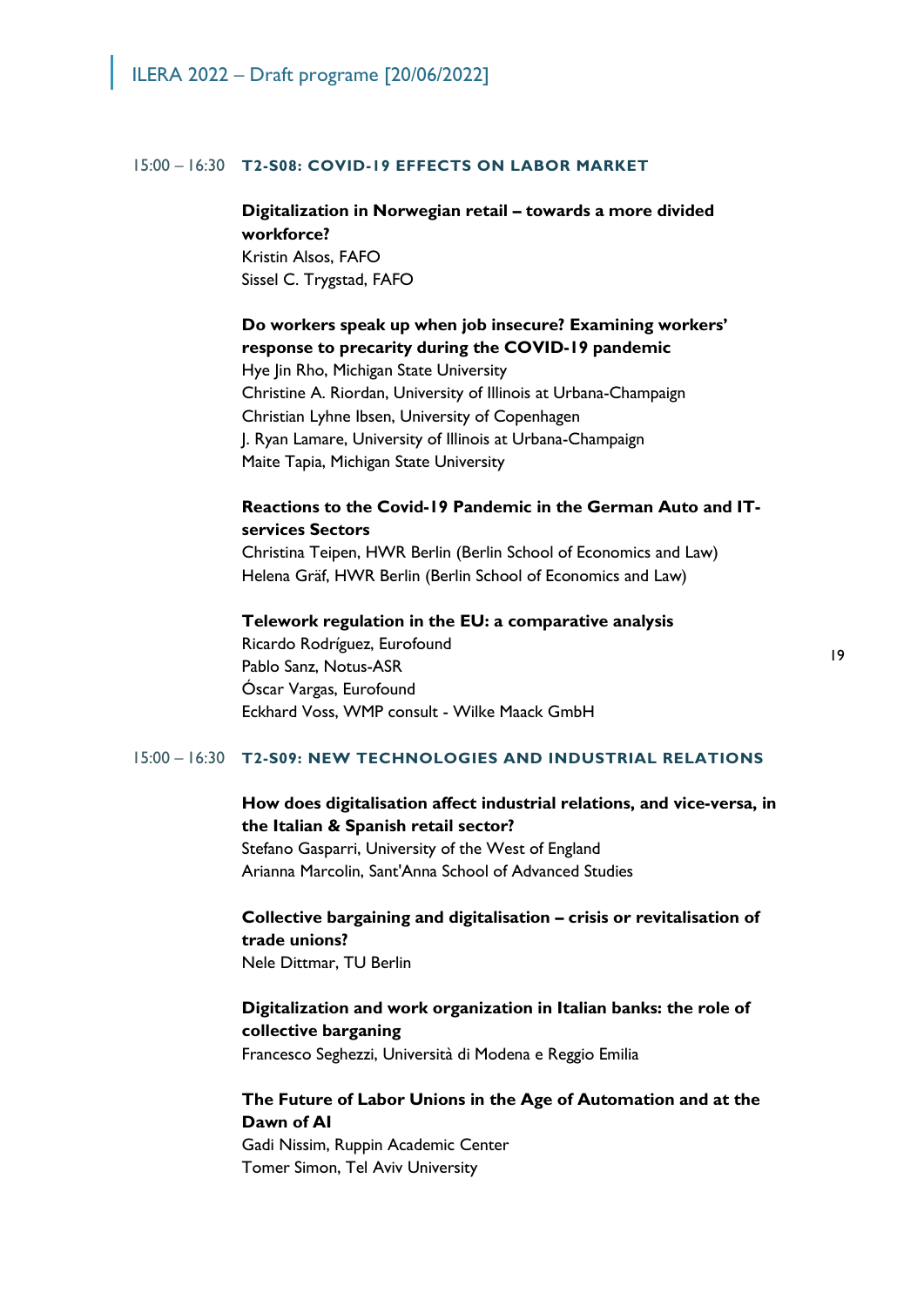#### 15:00 – 16:30 **T3-S05: GREEN TRANSITION AND LABOR MARKET POLICIES**

#### **From just transition to the `eco-social state`**

Bela Galgoczi, European Trade union Institute

**The Scandinavian labour market model and the green shift** Alexander Sønderland Skjønberg, BI Norwegian Business School

### **Understanding green transitions through a Society-Actors-Processes-Policy lens**

Emma Hughes, University of Liverpool Tony Dundon, University of Limerick and University of Manchester

**The role of social dialogue in climate change adaptations** Nicole Christiansen, University of Copenhagen

#### 15:00 – 16:30 **T4-S05: ESSENTIAL WORKERS II**

## **Bargaining on the front line: protecting front line workers in health, social care and food retail**

JIll Rubery, University of Manchester Eva Herman, Alliance Manchester Business School, University of Manchester Isabel Tavora, Alliance Manchester Business School, University of Manchester Abbie Winton, Alliance Manchester Business School, University of Manchester

**Elderly Care Professionals During the Pandemic - A Swedish Perspective on a Legal Problem** Peter Ramsjö, Uppsala University

**Distributional conflicts between public employees – The Danish nurses' strike during the pandemic in 2021** Flemming Ibsen, Aalborg Universitet Laus Høgedahl, Aalborg Universitet

### 15:00 – 16:30 **T4-S06: EMPLOYMENT AND COLLECTIVE ACTION IN THE PANDEMIC**

**The covid-19 pandemic and transformations in Danish working life** Thomas Bredgaard, Aalborg University

## **COVID-19, Control and Resistance in Devolved Public Education Work**

Isabella Dabaja, University of Sydney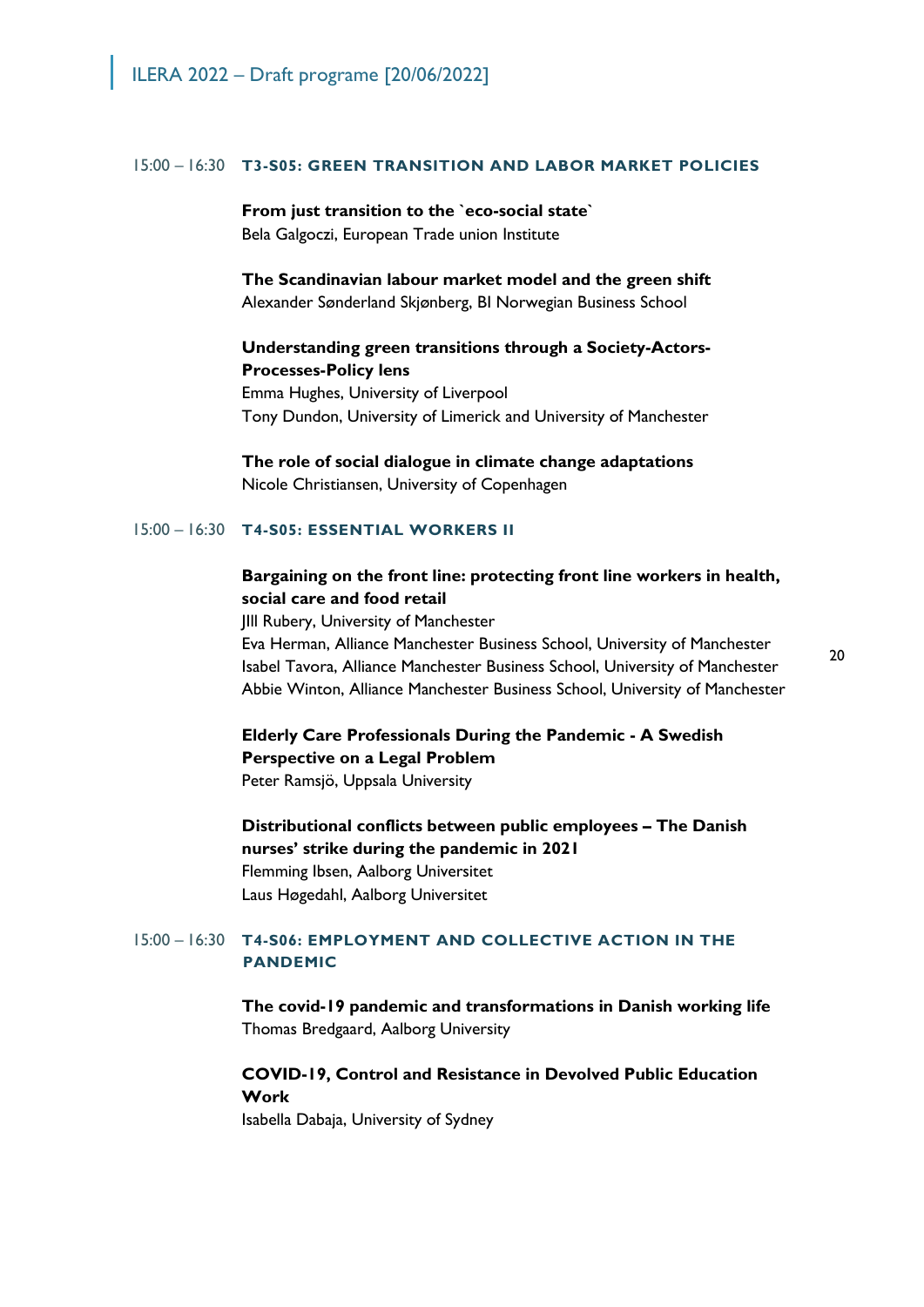**The changing Trade union landscape in the public sector employment relations** Frikkie de Bruin, PSCBC

#### 15:00 – 16:30 **T5-S05: MANAGEMENT, ORGANIZATIONS AND TRAINING**

## **Significant Antecedents of Organizational Citizenship Behaviours: Evidence from Indian Banking Employees** Sudhir Chandra Das, Banaras Hindu University

## **Reward Management System Used by the BUIST on Employee Performance**

Theophilus Tebetso Tshukudu, University of Botswana

**The education and vocational training of modern youth** Andrey Zuev, Studliga LLC

## **SPECIAL SESSIONS – SLOT 4**

- 15:00 16:30 **SS-T1-02: POWER RESOURCES IN EMPLOYMENT RELATIONS II** Chair and organiser: Jens Arnholtz, FAOS, University of Copenhagen
	- What's in a Number? Reductionist and Holistic Approaches to Associational Power Christian Lyhne Ibsen, University of Copenhagen
	- $\square$  Power resource theory and the case of migrant workers Stefania Marino, The University of Manchester Miguel Martinez Lucio, The University of Manchester
	- $\square$  Power and interests in revitalized power resource theory Jens Arnholtz, University of Copenhagen Bjarke Refslund, Aalborg University

## 15:00 – 16:30 **SS-T1-03: MAKING WORKERS' RIGHTS IN GSCS A REALITY** Chair: Janice Bellace

- $\Box$  The experience of GSCs in Latin American and Asia and will analyze the USMCA labour clause and its impact on labour rights in Mexico Mark Anner
- $\square$  Recent due diligence legislation in Europe Nicolas Bueno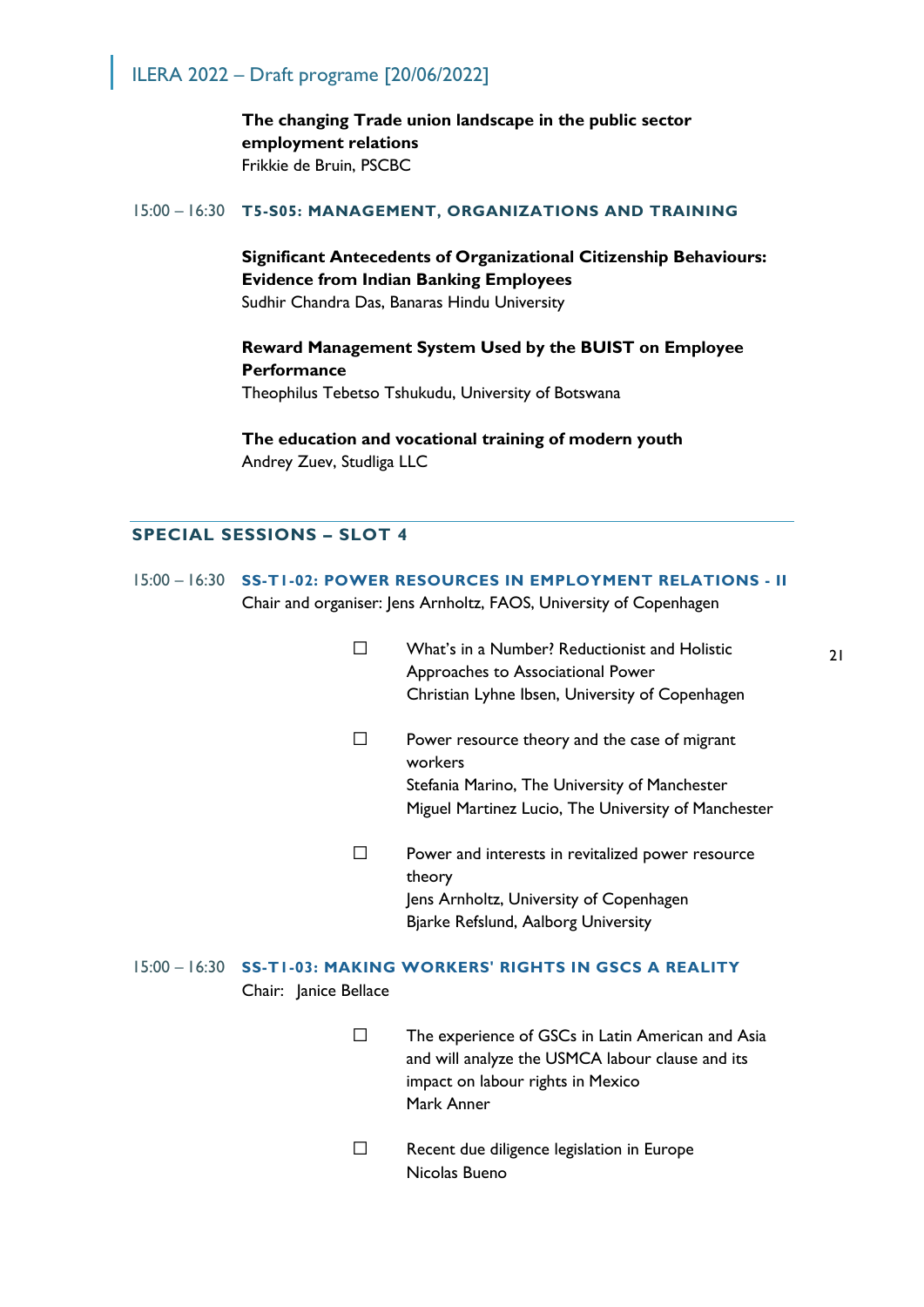- $\Box$  The ILO fundamental principles and how the language in labour clauses in trade agreements does not fully embrace these rights Franz Christian Ebert
- $\square$  EU trade agreements, and in particular the implications of the expert panel's report on the EU – Korea trade agreement. Tonia Novitz
- $\square$  The Role of the EU in the Promotion of Human Rights and International Labour Standards in EU Trade Agreements. Samantha Velluti, University of Sussex

Discussant: Janice Bellace

## 15:00 – 16:30 **SS-T3-03: TURNING POINTS IN NATIONAL LABOR RELATIONS: A COMPARATIVE PERSPECTIVE - II**

Chair: Martin Behrens

| IR in the Netherlands: from collaboration to conflict |
|-------------------------------------------------------|
| Saskia Boumans, AIAS-HIS, Amsterdam                   |

- $\square$  The United States: Disjunctures and Continuities Alex J. Colvin, Cornell University
- Turning points in Spanish labour relations Kerstin Hamann, University of Central Florida Oscar Molina, Autonomous University of Barcelona
- $\square$  Danish industrial relations a slow slide towards deep changes Søren Kaj Andersen, FAOS, Employment Relations Research Center, Copenhagen
- 15:00 16:30 **SS-T4-01: SOCIAL DIALOGUE AND WELFARE SERVICES IN EUROPE: NATIONAL CHALLENGES AND LOCAL SOLUTIONS FOR LABOUR AND EMPLOYMENT RELATIONS - II** Chair: Stefano Neri, university of Milan
	- $\square$  Social dialogue in welfare services in Spain between actors' fragmentation and a migrant workforce Oscar Molina, Autonomous University of Barcelona Alejandro Godino, Autonomous Univ of Barcelona Joan Rodriguez-Soler, Autonomous Univ.of Barcelona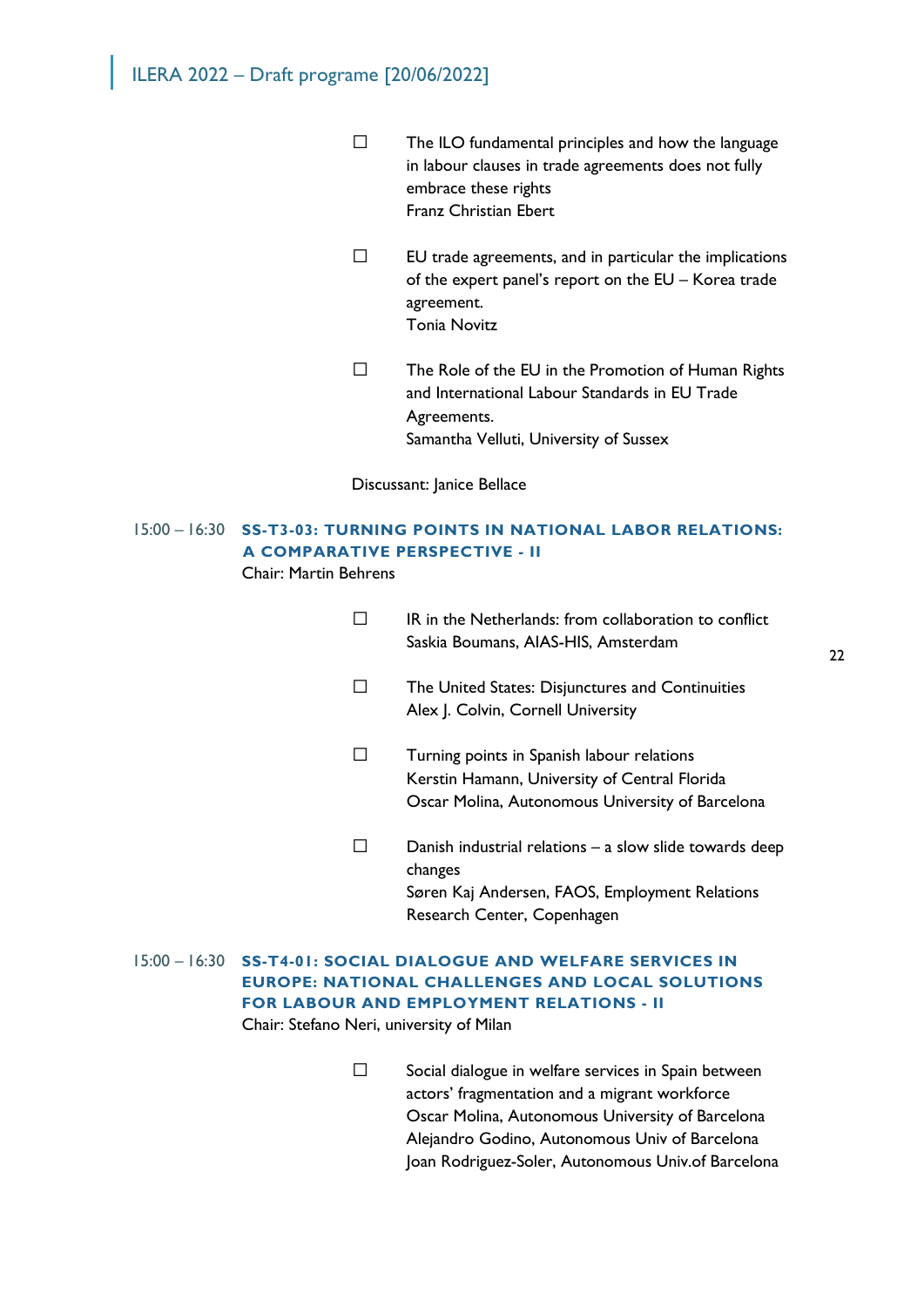- $\square$  Union responses to the lack of care services: a comparison between Slovakia and Hungary Marta Kahancová, CELSI Barbora Holubova CELSI Pavol Bors, CELSI
- $\Box$  A segmentation to recompose: union actions in the welfare services in Italy between public and private provision Valeria Breuker, University of Milan Lisa Dorigatti, University of Milan Anna Mori, University of Milan Stefano Neri, University of Milan Emmanuele Pavolini, University of Macerata

Discussant 2: Maarten Keune, University of Amsterdam

## **SATUDAY 10 SEPTEMBER**

### **PARALEL SESSIONS – SLOT5**

## 09:30 – 11:00 **T1-S14: GENDER EQUALITY I**

**Reconciling work and life: Social partners' role in the transformation of the gendered welfare state** Veronika Lemeire, Hasselt University Patrizia Zanoni, Utrecht University

**Building Blocks for a Gender Equitable Recovery from Pandemic?** Rae Cooper, University of Sydney

## **Empowering company-level plans to contrast gender pay gap: recent trends in labour market regulation**

Matteo Avogaro, ESADE Institute for Labour Studies - Ramon Llull University

#### 09:30 – 11:00 **T1-S15: TRAINING AND SKILLS**

## **Training and education for new skills as a public policy in Latin America.**

Eleonora Peliza, Universidad Nacional de Tres de Febrero, - ARTRA Paula Sardegna, Universidad Nacional de Tres de Febrero - Instituto de Estudios Interdisciplinarios en Derecho Social y Relaciones del Trabajo (UNTREF- IDEIDES)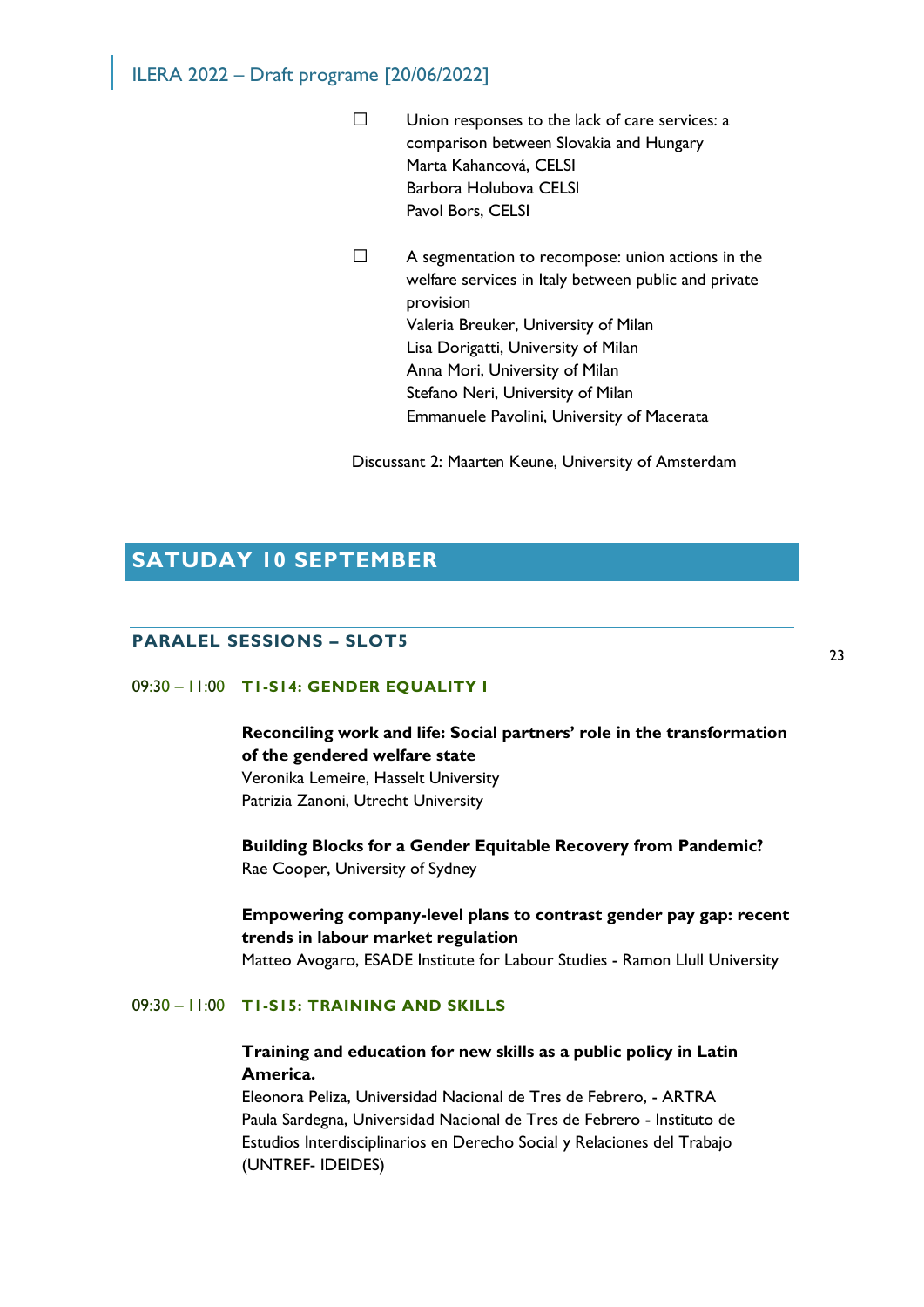### **Works Councils and Apprenticeship Training. Using the heterogeneity of works councils' power**

Kathrin Weis, Federal Institute for Vocational Education and Training (BIBB)

## **Remedy or short-term fix? Immigration policy as a distinct source of skills**

Chris Wright, University of Sydney Colm McLaughlin, University College Dublin

## **Organizational Responses to Workforce Aging: The Role of Employment Relations Institutions**

Peter Berg, Michigan State University Matt Piszczek, Wayne State University Daniela Hochfellner, Google Chris Ruhm, University of Virginia Marissa Eckrote-nordland, University of Wisconsin - LacCrosse

#### 09:30 – 11:00 **T1-S16: LABOR MARKET DUALIZATION**

#### **Occupational change and varieties of capitalism in Europe**

Daniel Herrero, Universidad Autónoma de Madrid Laura Pérez Ortiz, Universidad Autónoma de Madrid. Complutense Institute for International Studies (ICEI)

## **The Causes of Duality in the Labor Market**

Ferran Elias, Universitat de València

## **A double ethnic penalty? A study of the mobility patterns of the second-generation immigrants.**

Tomas Berglund, University of Gothenburg Gabriella Elgenius, University of Gothenburg Denis Frank, University of Gothenburg Vedran Omanovic, Gothenburg School of Economics

### 09:30 – 11:00 **T1-S17: GENDER EQUALITY II**

**Equality and Discrimination in Collective Agreements in Israel** Lilach Lurie, Tel-Aviv University

**Labour market regulations on gender equity and gender pay gap** Frikkie de Bruin, PSCBC

## **Comparative study in Andalusia and Catalonia of inter-gender labour inequality through a Labour Market Gender Segmentation Index**

María Cascales Mira, Universidad de Sevilla / UAB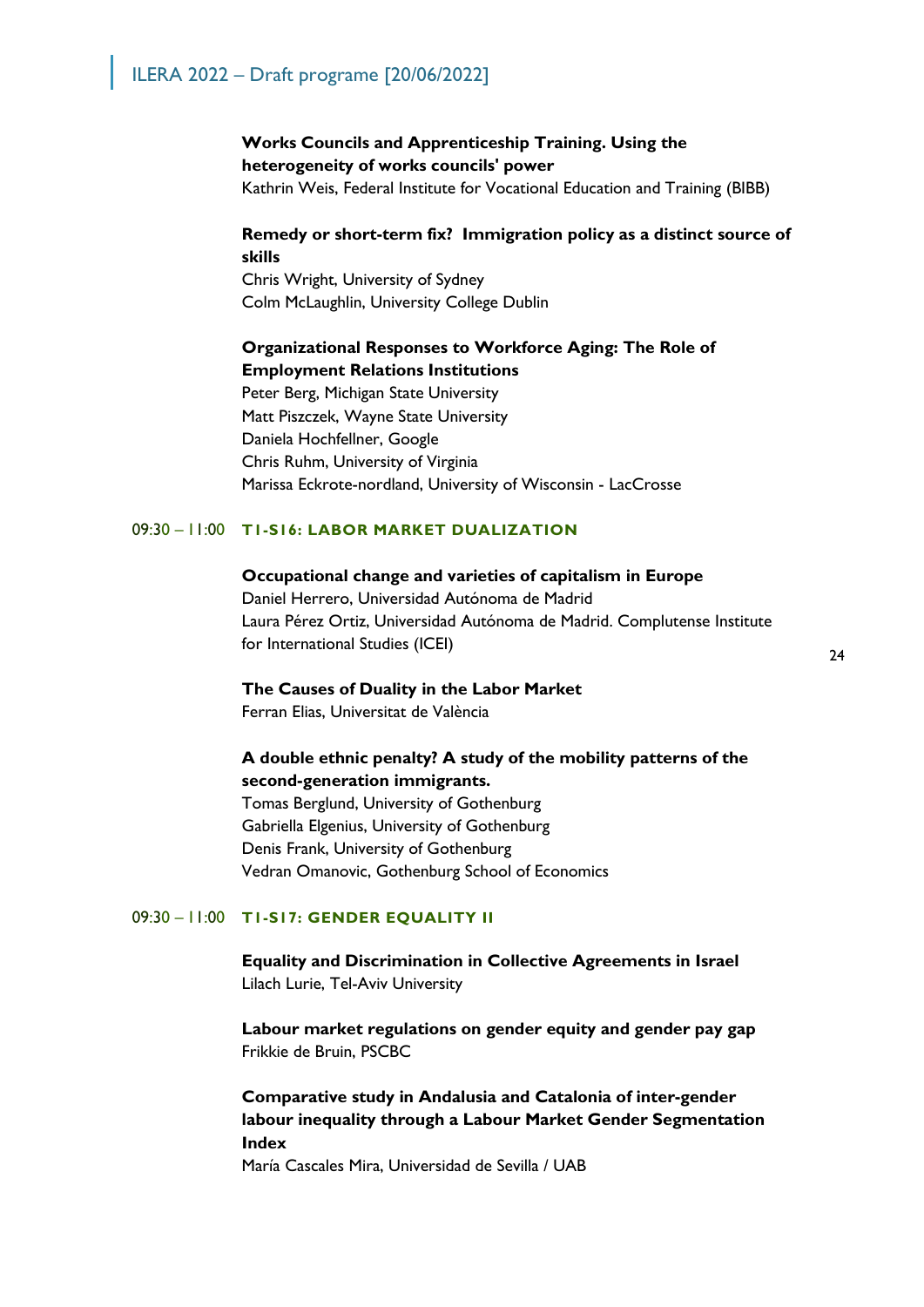#### 09:30 – 11:00 **T2-S10: SOCIAL PARTNER AND GOVERNANCE**

## **Stitching Governance for Labour Rights: Towards Transnational Industrial Democracy?**

Jimmy Donaghey, University of South Australia Juliane Reinecke, King's College London

**Social partners' involvement in dual VET governance: Greece, Poland, Portugal and Spain in comparison** Pablo Sanz, Notus-ASR Daniel Barrientos, Universitat Autònoma de Barcelona

Joan Antoni Serra, Notus-ASR

#### **The Legitimacy of Free Collective Bargaining in Germany**

Hagen Lesch, German Economic Institute (Institut der deutschen Wirtschaft) Helena Bach, German Economic Institute (Institut der deutschen Wirtschaft) Sandra Vogel, German Economic Institute (Institut der deutschen Wirtschaft

### 09:30 – 11:00 **T2-S11: NEW TECHNOLOGIES, OLD AND NEW COLLECTIVE RESPONSES**

**Digitization and job quality: Participative proposal for an assessment of occupational health in Industry 4.0** Arturo Lahera-Sánchez, Complutense University of Madrid Ana Negro, Universidad de Valladolid Francisco J. Tovar, Universidad Complutense de Madrid

## **Implications of the extension of Artificial Intelligence mechanisms for industrial democracy**

Dan Top, Cabinet avocat Dan Top Ana Maria Alexandra Iancu,

## **One trade union, many responses to digitalisation: the case of Fiom representatives in the automotive sector**

Angelo Moro, Université de Bourgogne, Artes 4.0 Maria Enrica Virgillito, Institute of Economics, Sant'Anna School of Advanced Studies

**Ports of globalization in Chile and Spain: comparison of dockers union strategies against semi-automation** Camila Álvarez Torres, QUIT-UAB

09:30 – 11:00 **T2-S12: CO-DETERMINATION, INDUSTRY AND PRODUCTIVITY**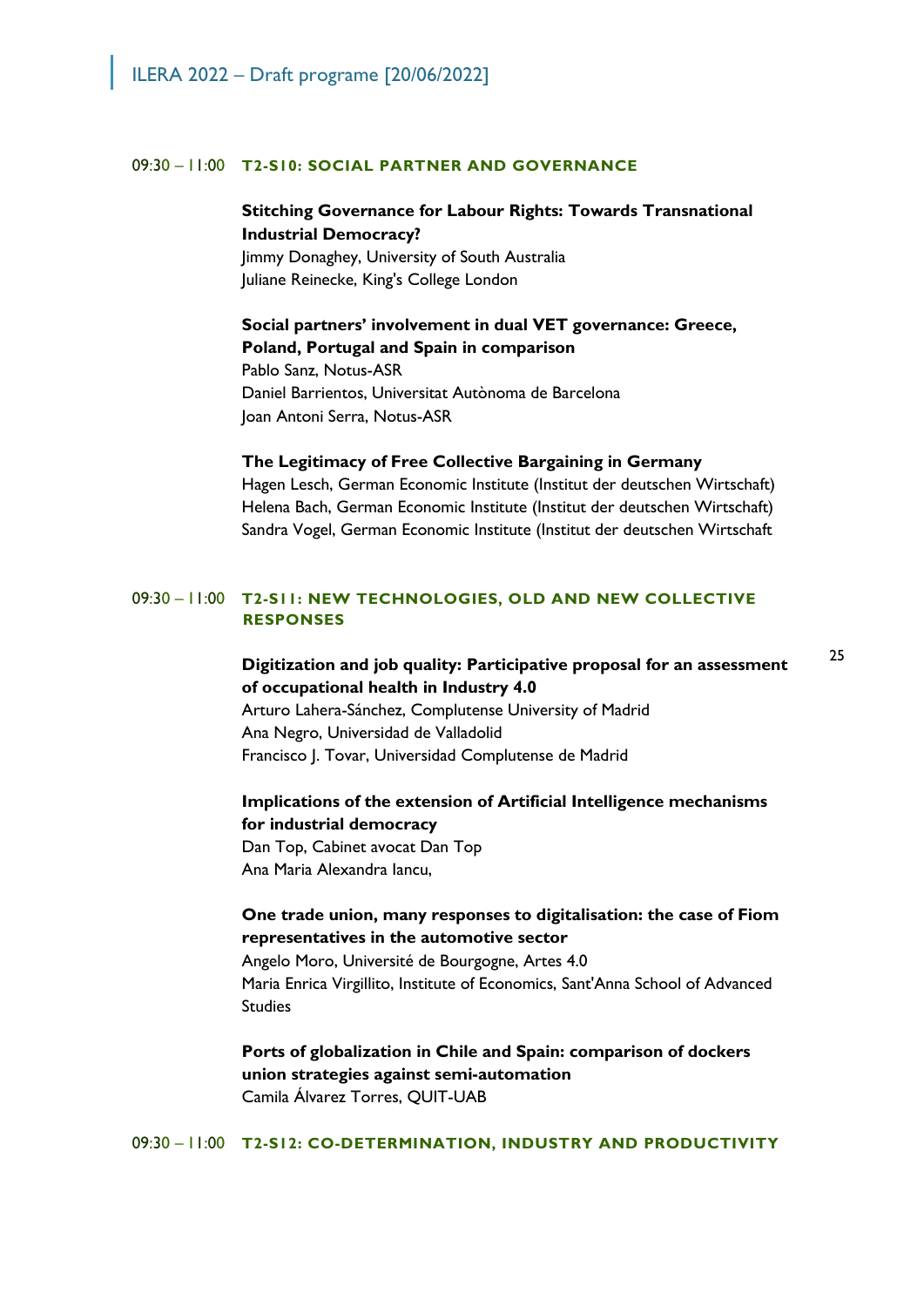#### **Co-determination: good, bad or irrelevant for business?**

Inger Marie Hagen, Oslo Met Mona Bråten, FAFO

### **Mediating Technological Change: Contrasting Trade Union approaches in Norway and UK in food processing work**

Secki Jose, DMU Jonathan Payne, De Montfort University, Leicester, UK Caroline Lloyd, Cardiff University

## **Deviating from sector-level norms: Empirical results from the German metal- and electrical industry**

Sandra Vogel, German Economic Institute (IW) Hagen Lesch, German Economic Institute (Institut der deutschen Wirtschaft) Helena Bach, German Economic Institute (Institut der deutschen Wirtschaft) Christoph Schröder, German Economic Institute (Institut der deutschen Wirtschaft)

### **Alliances for work in co-determined German companies during the pandemic**

Toralf Pusch, WSI. Hans Böckler Stiftung Hartmut Seifert, Hans Böckler Stiftung

#### 09:30 – 11:00 **T3-S06: NEW AND OLD JOBS FOR THE JUST TRANSITION**

**Workers for the future: the GKN workers' struggle and the Plan towards a Public Hub for Sustainable Mobility** Francesca Gabbriellini, Alma Mater Studiorum University of Bologna Angelo Moro, Scuola Superiore Sant'Anna – Pisa Lorenzo Cresti, Scuola Superiore Sant'Anna – Pisa Giacomo Gabbuti, Scuola Superiore Sant'Anna - Pisa Maria Enrica Virgillito, Scuola Superiore Sant'Anna – Pisa Armanda Cetrullo, Scuola Superiore Sant'Anna – Pisa Simone Gasperin, UCL Institute for Innovation and Public Purpose - London Arianna Tassinari, Max Planck Institute for the Study of Societies - Köln Bruno Settis, Scuola Normale Superiore – Pisa Guendalina Anzolin, King's College – London Lorenzo Cini, University College - Dublin Benedetta Rizzo, Scuola Normale Superiore - Pisa

## **Trade unions facing the eco-social-growth trilemma: the case of just transition in Taranto**

Matteo Mandelli, University of Milan Matteo Jessoula, University of Milan Luca Novelli, University of Milan

#### **Social dialogue in transition: The case of Norwegian shipyards**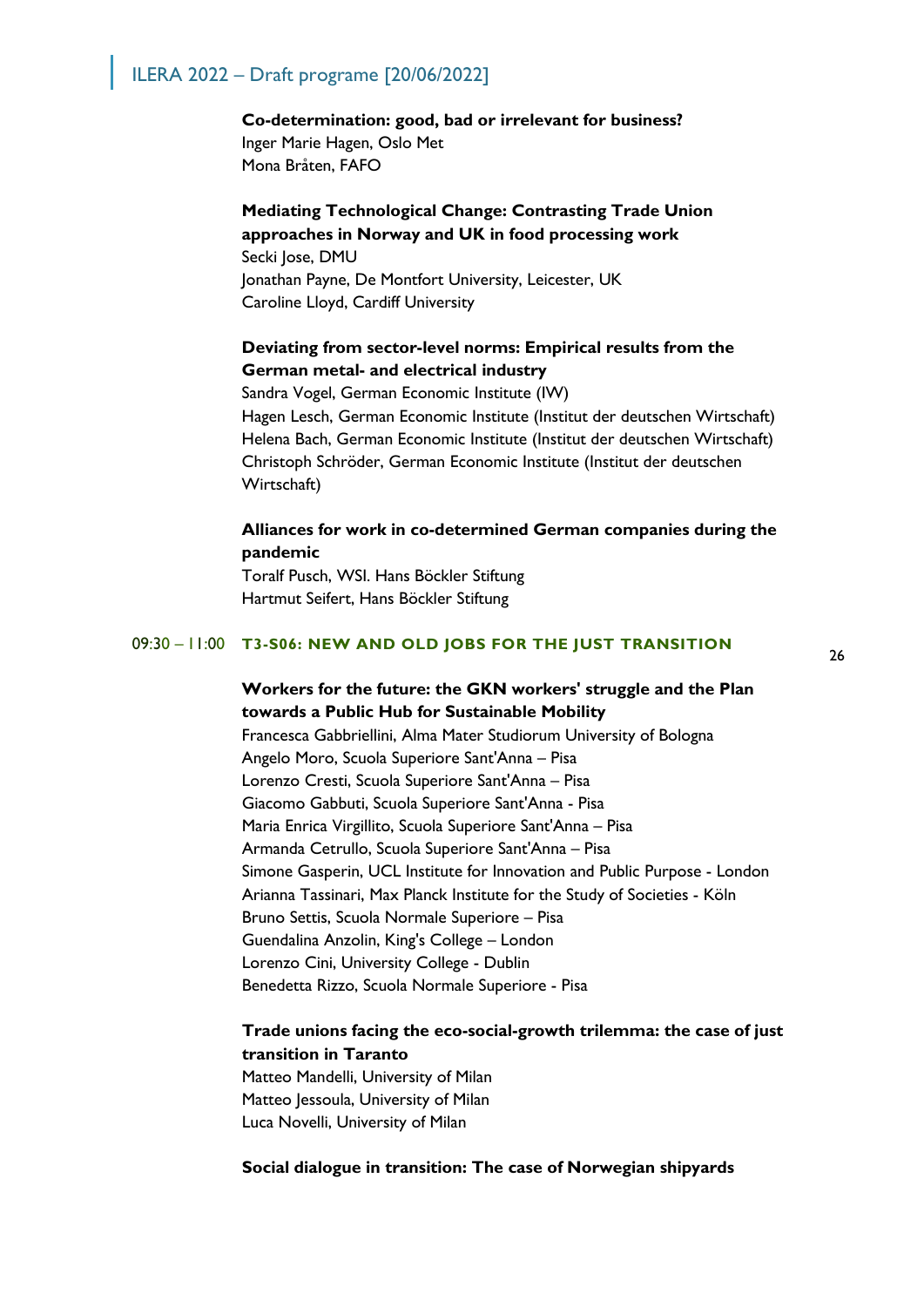Anne Mette Odegard, FAFO Institute for Labour and Social research Sondre Thorbjornsen, FAFO Institute for Labour and Social research Jon Erik Dolvik, FAFO Institute for Labour and Social research

**Transformations and the Changes in Corporatist Industry Policy in the German Chemical Industry**

Thomas Haipeter, University of Duisburg-Essen Alexander Bendel, University of Duisburg-Essen

#### 09:30 – 11:00 **T4-S07: POLICYMAKING AND PUBLIC SERVICE**

## **What's NEG(X)T? Continuity and change in European Governance of Labour after the Covid-19 pandemic**

Vincenzo Maccarrone, University College Dublin Roland Erne, University College Dublin

**Voices from the City: rhetoric and experiences of public service work at the time of the pandemic** Andrea Bellini, Sapienza University of Rome Silvia Lucciarini, Sapienza University of Rome

**Variegated de-marketization': manifestations and dynamics of extraneoliberal politics and practices** Karen Jaehrling, University of Duisburg-Essen

**Human Resource Managers' View on COVID-19 and its on Botswana National Development Bank (NDB)** Theophilus Tebetso Tshukudu, University of Botswana

#### 09:30 – 11:00 **T5-S06: CHANGES IN HR PRACTICES**

## **Competence dilemmas: Employer strategies in response to digitalization**

Johan Røed Steen, FAFO Institute for Labour and Social Research Anna Hedenus, University of Gothenburg Erica Nordlander, University of Gothenburg

## **The Impact of Technological Changes on HR Practices During the Covid-19: Some Reflections**

Balakrishnan Parasuraman, University of Cyberjaya Nazanin Dara, University of Cyberjaya

## **Country-of-origin of parent companies on HR policies in overseas subsidiaries**

Toshiko Suda, Aoyama Gakuin University

#### **Digital Technologies in HR Management in Bulgaria**

27